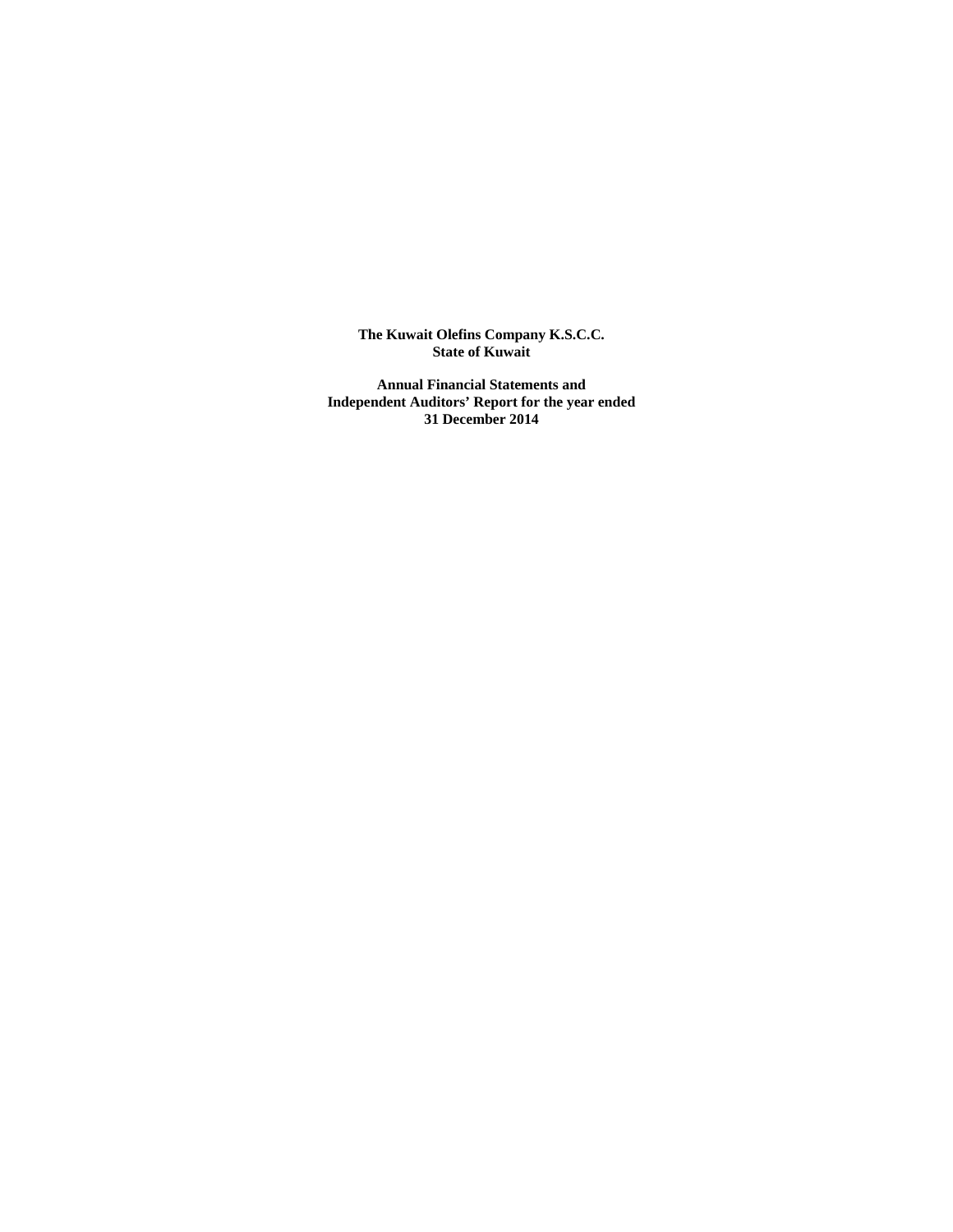| <b>Contents</b>                                             | Page           |
|-------------------------------------------------------------|----------------|
|                                                             |                |
| Independent auditor's report                                | $1 - 2$        |
| Statement of financial position                             | 3              |
| Statement of profit and loss and other comprehensive income | $\overline{4}$ |
| Statement of changes in equity                              | 5              |
| Statement of cash flows                                     | 6              |
| Notes to the financial statements                           | $7 - 21$       |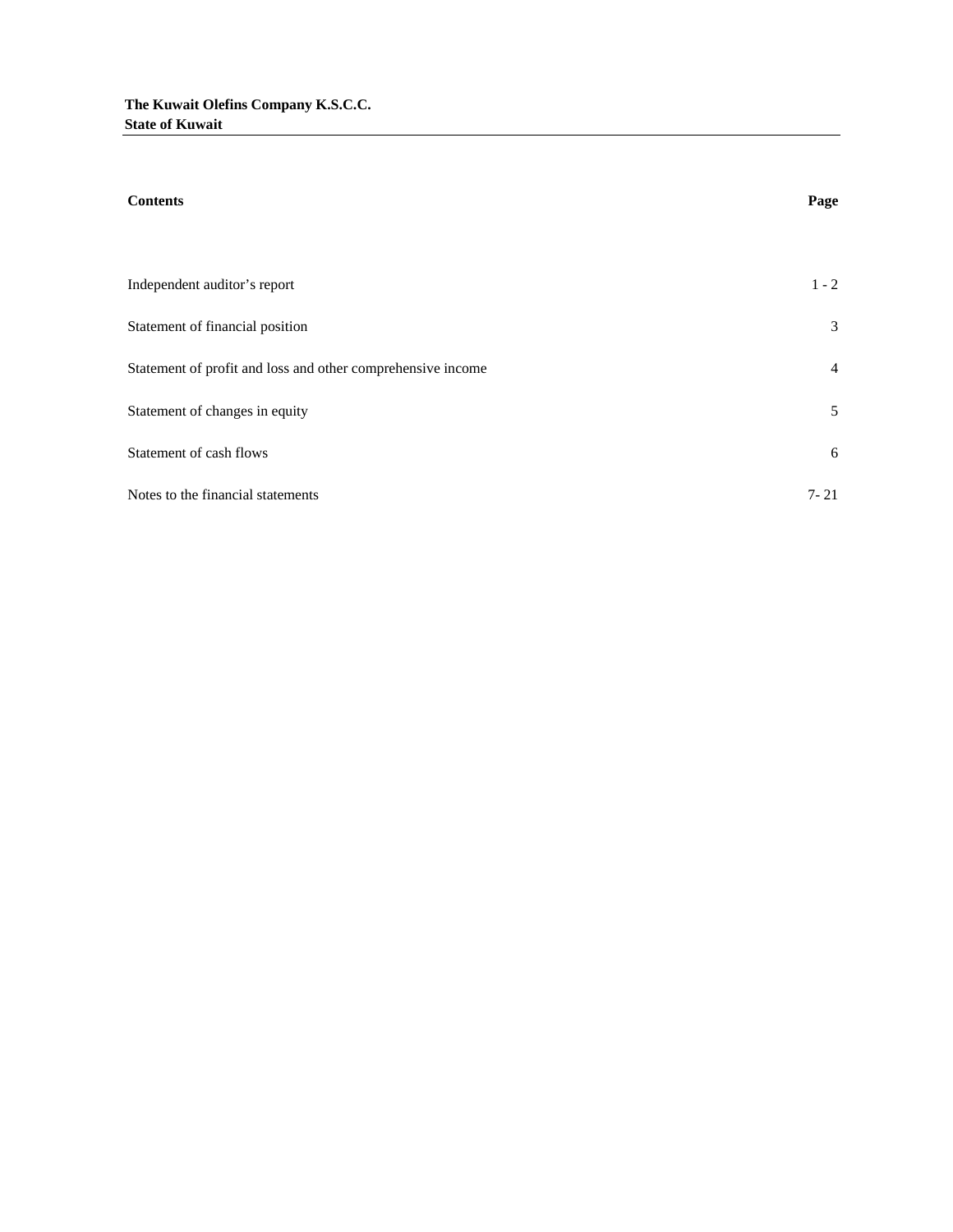## Deloitte.

#### Deloitte & Touche Al-Wazzan & Co.

Ahmed Al-Jaber Street, Sharq Dar Al-Awadi Complex, Floors 7 & 9 P.O. Box 20174, Safat 13062 or P.O. Box 23049 Safat 13091 Kuwait

Tel: +965 22408844, 22438060 Fax: +965 22408855, 22452080

www.deloitte.com

#### The Kuwait Olefins Company K.S.C.C. **State of Knwait**

## INDEPENDENT AUDITOR'S REPORT TO THE SHAREHOLDERS

#### Report on the Financial Statements

We have audited the accompanying financial statements of The Kuwait Olefins Company K.S.C.C. ("the Company"), which comprise the statement of financial position as at 31 December 2014, the statements of profit or loss and other comprehensive income, changes in equity and cash flows for the year then ended, summary of significant accounting policies and other explanatory information.

## Management's Responsibility for the Financial Statements

Management is responsible for the preparation and fair presentation of these financial statements in accordance with International Financial Reporting Standards, and for such internal control as management determines is necessary to enable the preparation of financial statements that are free from material misstatement, whether due to fraud or error.

Auditor's Responsibility

Our responsibility is to express an opinion on these financial statements based on our audit. We conducted our audit in accordance with International Standards on Auditing. Those standards require that we comply with ethical requirements and plan and perform the audit to obtain reasonable assurance about whether the financial statements are free from material misstatement.

An audit involves performing procedures to obtain audit evidence about the amounts and disclosures in the financial statements. The procedures selected depend on the auditor's judgement, including the assessment of the risks of material misstatement of the financial statements, whether due to fraud or error. In making those risk assessments, the auditor considers internal control relevant to the entity's preparation and fair presentation of the financial statements in order to design audit procedures that are appropriate in the circumstances, but not for the purpose of expressing an opinion on the effectiveness of the entity's internal control. An audit also includes evaluating the appropriateness of accounting policies used and the reasonableness of accounting estimates made by management, as well as evaluating the overall presentation of the financial statements.

We believe that the audit evidence we have obtained is sufficient and appropriate to provide a basis for our audit opinion.

Opinion

In our opinion, the financial statements present fairly, in all material respects, the financial position of the Company as at 31 December 2014, and its financial performance and its cash flows for the financial year then ended in accordance with International Financial Reporting Standards.

谲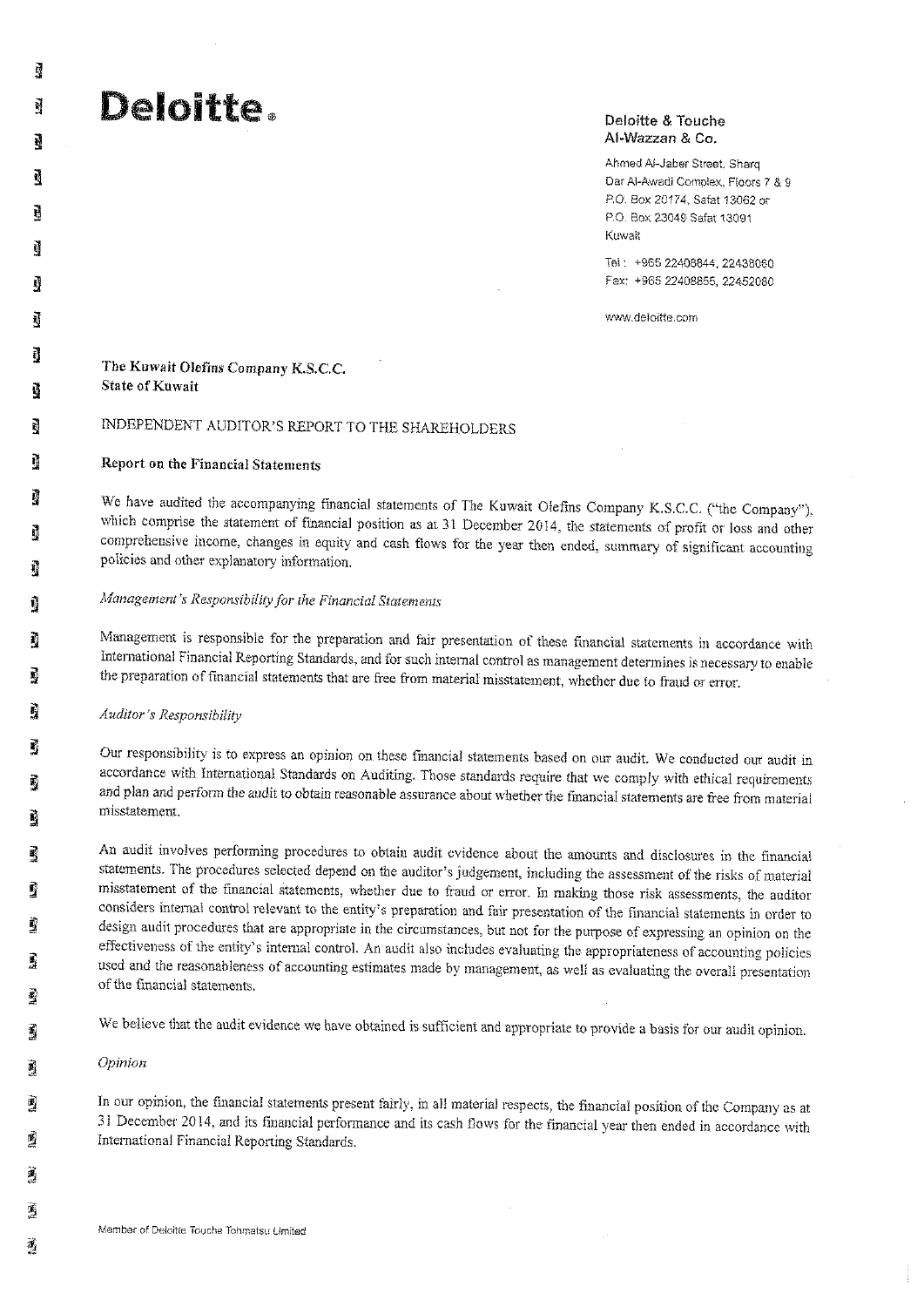# Deloitte.

.<br>Professional property of the second property of the second property of the second property of the second property of the second property of the second property of the second property of the second property of the second The Kuwait Olefins Company K.S.C.C.

**State of Kuwait** 

遭

 $\overline{\mathbf{a}}$ 

寶

Ŋ

쿌

 $\overline{u}$ 

F,

蘭

đ

谮

鼀

 $\vec{z}$ 

াৰ

200

đ

调

國

禢

阉

灢

瀷

霷

翼

灟

A,

靏

國

虱

灞

70.

 $\overline{\mathbf{B}}_j$ 

Ø

邁

屫

INDEPENDENT AUDITORS' REPORT TO THE SHAREHOLDERS (Continued)

## Report on Other Legal and Regulatory Requirements

Furthermore, in our opinion, proper books of accounts have been kept by the Company, and the financial statements, together with the contents of the report of the Company's Board of Directors relating to these financial statements, are in accordance there with. We further report that we obtained all the information and explanations that we required for the purpose of our audit; and that the financial statements incorporate all information that is required by the Companies Law No. 25 of 2012, as amended, and its Executive Regulations and by the Company's Memorandum of Incorporation and Articles of Association, as amended, that an inventory was duly carried out; and that, to the best of our knowledge and belief, no violations of the Companies Law No. 25 of 2012, as amended, and its Executive Regulations or of the Company's Memorandum of Incorporation and Articles of Association, as amended, have occurred during the financial year ended 31 December 2014 that might have had a material effect on the business of the Company or on its financial position.

 $\sim 100$  km s  $^{-1}$ 

The absolution of the Adventured American magnitudes

Bader A. Al-Wazzan License No. 62A Deloitte & Touche Al-Wazzan & Co.

Kuwait 11 February 2015

 $\overline{2}$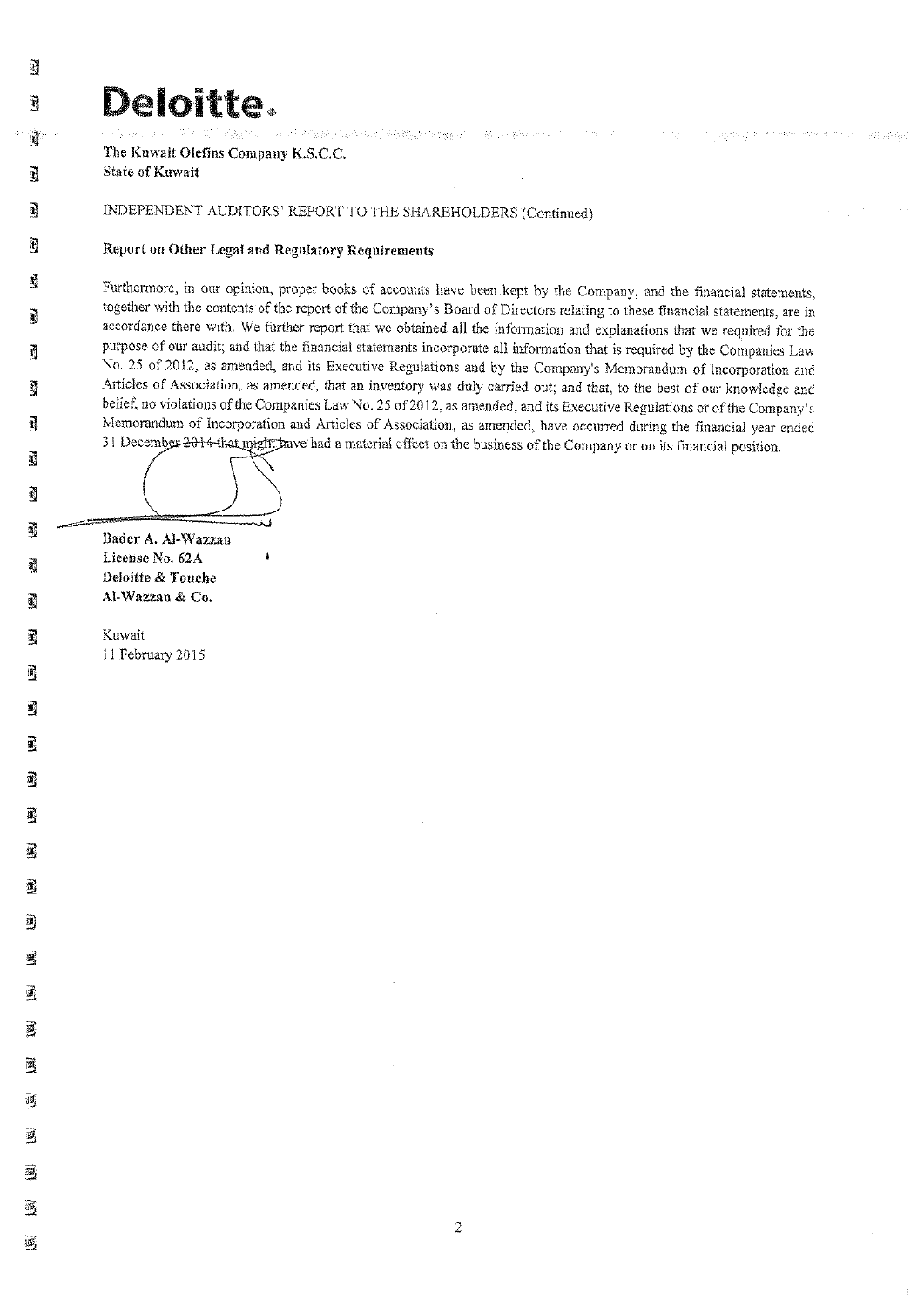课  $\mathbb{R}$ 

The Kuwait Olefins Company K.S.C.C. State of Kuwait

#### Statement of Financial Position as at 31 December 2014  $\mathbf{J}$

| 颾 |                                   |        |                  | <b>USS</b> '000  |
|---|-----------------------------------|--------|------------------|------------------|
|   |                                   | Note   | 2014             | 2013             |
| 躔 | ASSETS                            |        |                  |                  |
| 薄 | Non-current assets                |        |                  |                  |
|   | Property, plant and equipment     | 4      | 796,290          | 845,338          |
| I | Intangible assets                 | 5      | 301,125          | 322,182          |
| J |                                   |        | 1,097,415        | 1,167,520        |
| I | <b>Current Assets</b>             |        |                  |                  |
| 邁 | Inventories                       | 6      | 10,653           | 24,749           |
|   | Due from related parties          | $14\,$ | 164,720          | 195,722          |
| Ï | Trade receivables                 |        | 729              | 719              |
| Q | Prepayments and other receivables |        | 4,576            | 3,765            |
|   | Cash and bank balances            | 7      | 618,346          | 580,853          |
| 蠒 |                                   |        | 799,024          | 805,808          |
| 國 | Total assets                      |        | 1,896,439        | 1,973,328        |
| 蠒 | <b>EQUITY and LIABILITIES</b>     |        |                  |                  |
| 骥 | Shareholder's Equity              |        |                  |                  |
|   | Share capital                     | 8      | 380,417          | 380,417          |
| ₫ | Statutory reserve                 | 8      | 190,208          | 190,208          |
| I | Retained earnings                 |        | 473,542          | 439,278          |
|   | Total equity                      |        | 1,044,167        | 1,009,903        |
| 靄 |                                   |        |                  |                  |
| 灋 | Non-current liability             |        |                  |                  |
|   | Loans and borrowings              | 14     | 649,723          | 773,775          |
| ı |                                   |        | 649,723          | 773,775          |
| Q | <b>Current Liabilities</b>        |        |                  |                  |
| 龒 | Loans and borrowings              | 14     |                  |                  |
|   | Accruals and other liabilities    |        | 125,220          | 118,544          |
| 灋 | Due to related parties            | $14\,$ | 42,954<br>32,757 | 31.866           |
| À | Trade payables                    |        | 1,618            | 36,859           |
| Ã |                                   |        | 202,549          | 2,381<br>189,650 |
|   | Total liabilities                 |        | 852,272          | 963,425          |
| 瀍 | Total equity and liabilities      |        | 1,896,439        | 1,973,328        |

The attached notes on pages 7 to 21 form an integral part of these financial statements.

 $\overline{c}$ 

Ayad Al Kandari Chairman

 $\mathcal{Q}$ 

鳳

 $\vec{y}$ 

謱

 $\mathbb{N}$ 

 $\frac{1}{2}$ 

 $\frac{1}{\sqrt{2}}$ 

 $\frac{2}{2}$ 

Mohammad Ahmed Husain President & Chief Executive Officer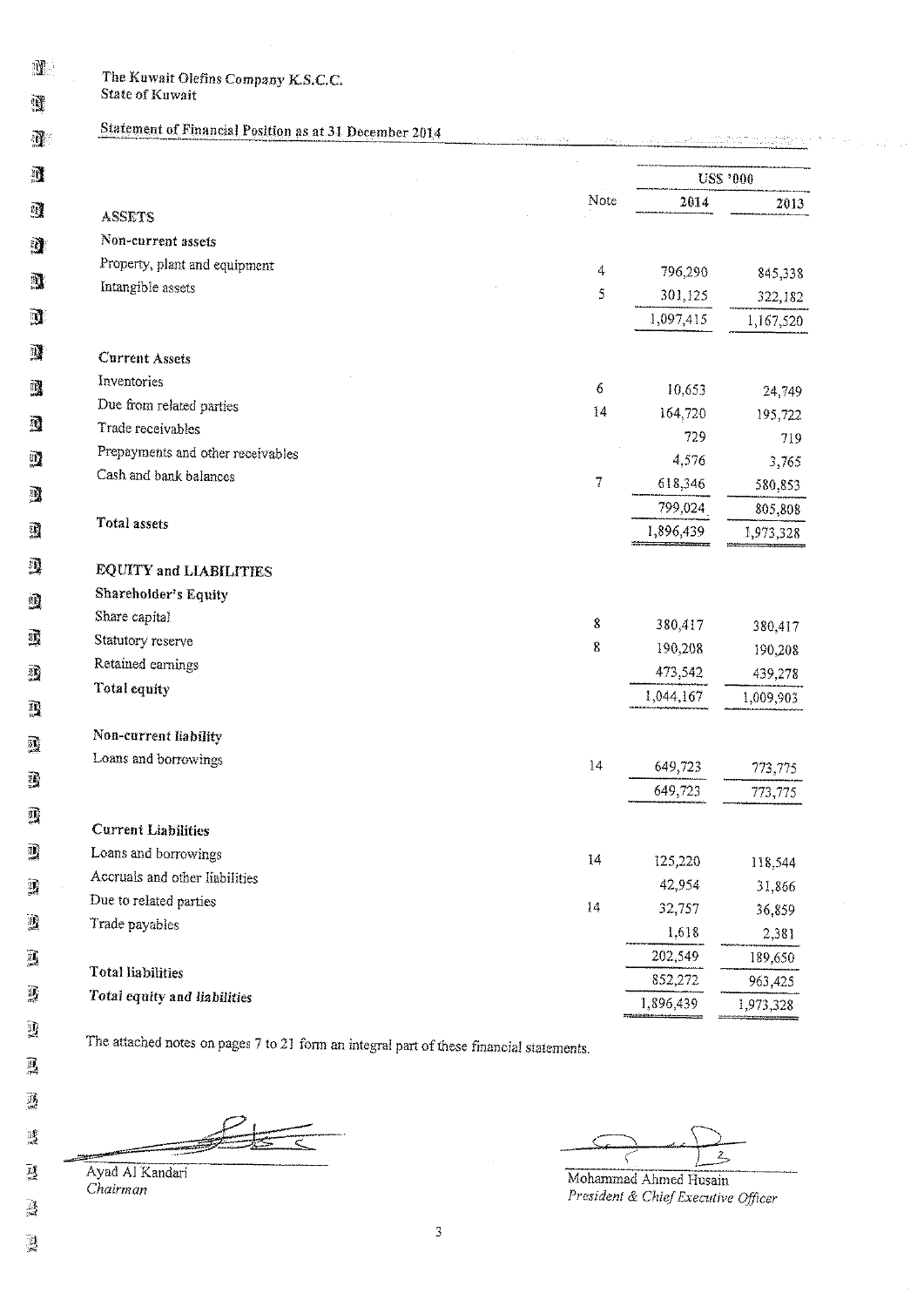## **Statement of Profit or Loss and Other Comprehensive Income – Year ended 31 December 2014**

|                                                                            |              | <b>US\$'000</b> |            |
|----------------------------------------------------------------------------|--------------|-----------------|------------|
|                                                                            | <b>Notes</b> | 2014            | 2013       |
| Sales                                                                      |              | 827,768         | 841,392    |
| Cost of sales                                                              | 9            | (337,760)       | (348, 684) |
| <b>Gross profit</b>                                                        |              | 490,008         | 492,708    |
| General, administrative and selling expenses                               | 10           | (6, 354)        | (5,743)    |
| Foreign exchange loss                                                      |              | (275)           | (822)      |
| <b>Profit from operation</b>                                               |              | 483,379         | 486,143    |
| Finance costs                                                              | 11           | (8, 867)        | (9,801)    |
| Finance income                                                             |              | 4,596           | 4,187      |
| Profit before statutory contributions and Board of Directors' remuneration |              | 479,108         | 480,529    |
| <b>Contribution to KFAS</b>                                                | 12           | (4,778)         | (4,323)    |
| Contribution to Zakat                                                      | 13           | (717)           | (721)      |
| Board of Directors' remuneration                                           |              | (79)            | (74)       |
| Net Profit for the year                                                    |              | 473,534         | 475,411    |
| Other comprehensive income                                                 |              |                 |            |
| Total comprehensive income for the year                                    |              | 473,534         | 475,411    |
| Earnings per share(Cents)- Basic and diluted                               |              | 44.7            | 44.8       |

The attached notes on pages 7 to 21 form an integral part of these financial statements.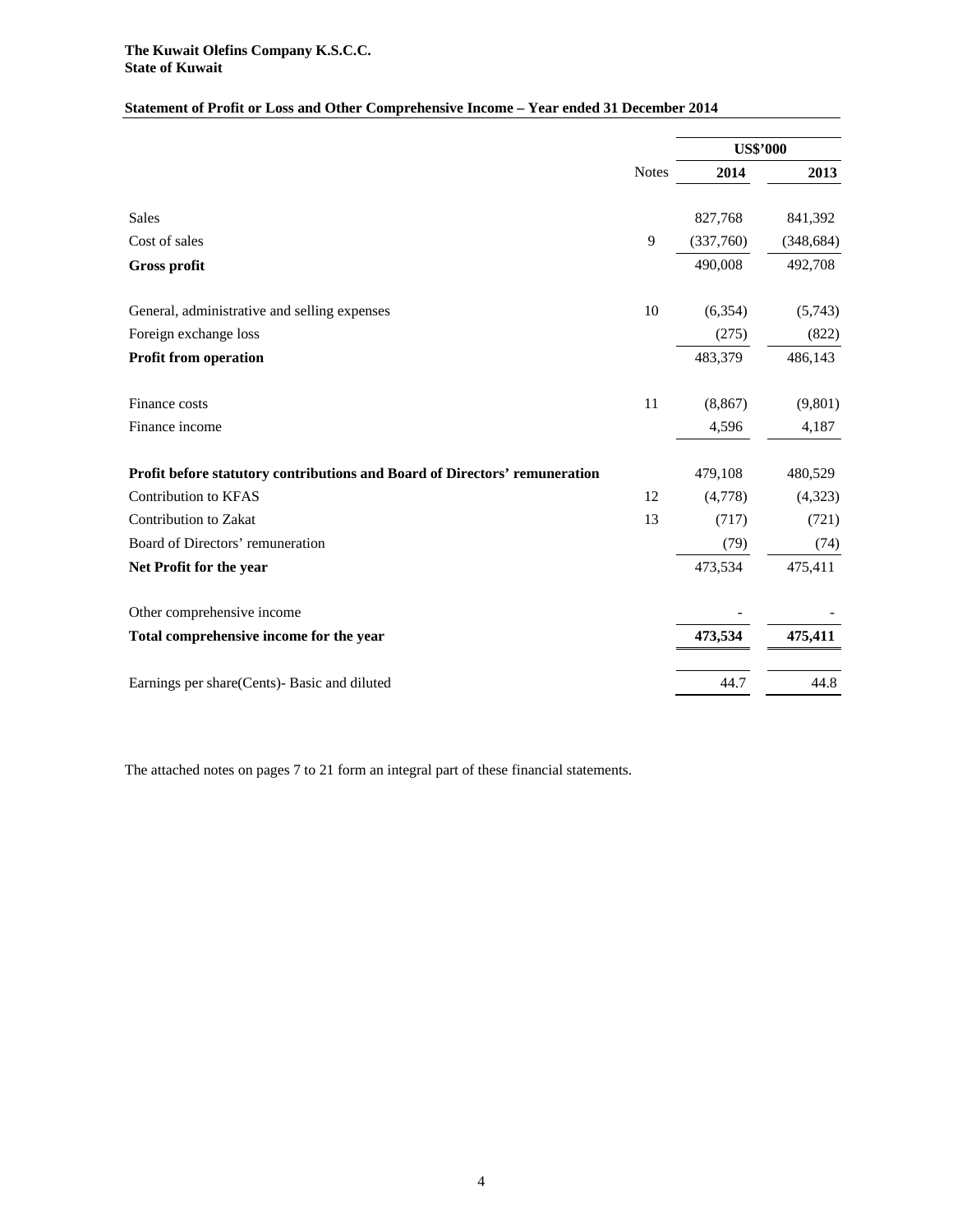#### **The Kuwait Olefins Company K.S.C.C. State of Kuwait**

## **Statement of Changes in Shareholders' Equity** *–* **Year ended 31 December 2014**

|                                | <b>US\$ '000</b>         |                             |                             |              |
|--------------------------------|--------------------------|-----------------------------|-----------------------------|--------------|
|                                | <b>Share</b><br>capital  | <b>Statutory</b><br>reserve | <b>Retained</b><br>earnings | <b>Total</b> |
| Balance as at 1 January 2013   | 380,417                  | 154,072                     | 461,843                     | 996,332      |
| Net Profit for the year        |                          | $\overline{\phantom{a}}$    | 475.411                     | 475,411      |
| Transfer to statutory reserve  | $\overline{\phantom{0}}$ | 36,136                      | (36, 136)                   |              |
| Dividends paid (Note 8)        |                          |                             | (461, 840)                  | (461, 840)   |
| Balance as at 31 December 2013 | 380,417                  | 190.208                     | 439,278                     | 1,009,903    |
| Net profit for the year        |                          |                             | 473,534                     | 473,534      |
| Dividends paid (Note 8)        |                          |                             | (439,270)                   | (439,270)    |
| Balance as at 31 December 2014 | 380,417                  | 190,208                     | 473,542                     | 1,044,167    |

The attached notes on pages 7 to 21 form an integral part of these financial statements.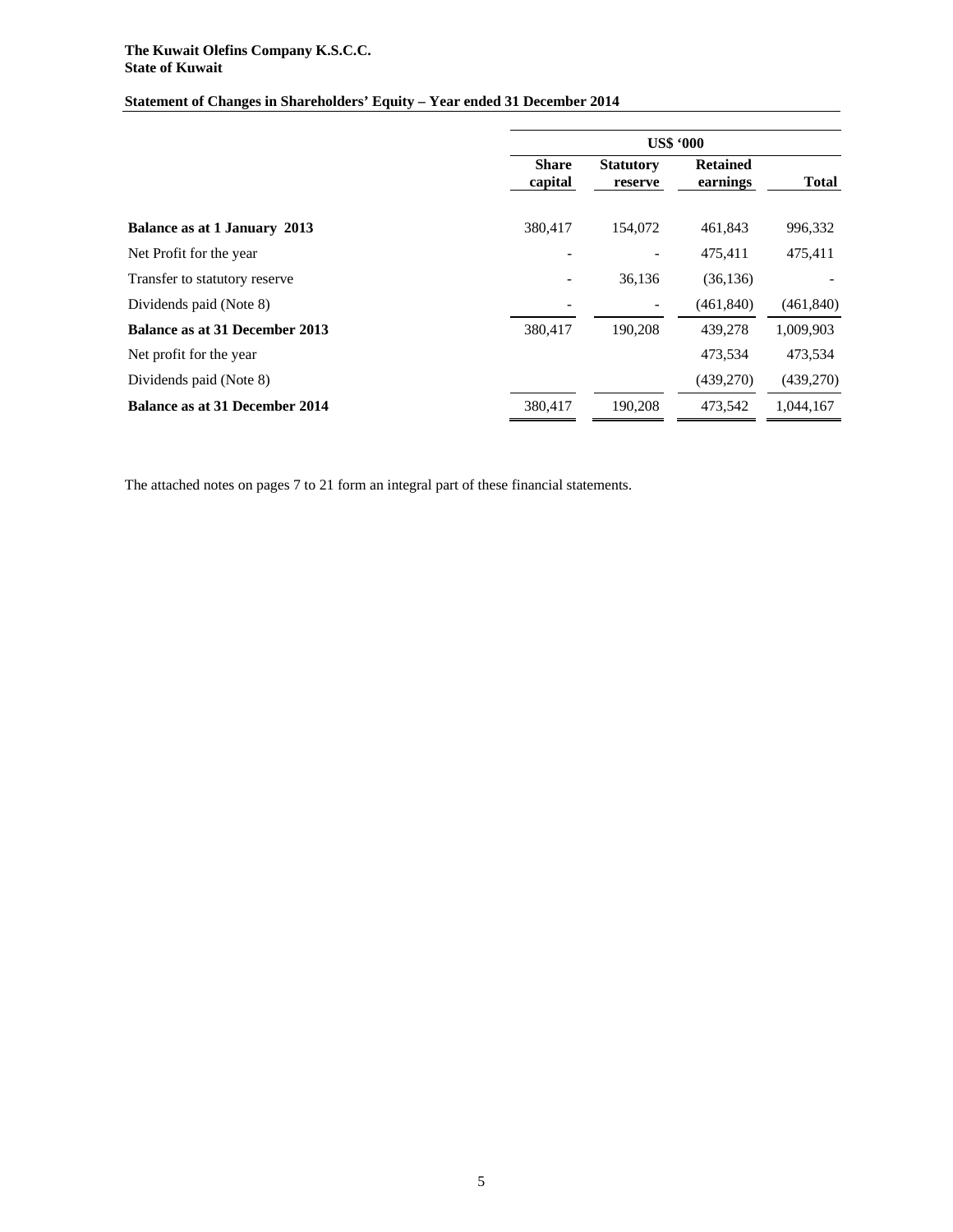#### **The Kuwait Olefins Company K.S.C.C. State of Kuwait**

## **Statement of Cash Flows - Year ended 31 December 2014**

|                                                              |                  | <b>US\$ '000</b> |            |
|--------------------------------------------------------------|------------------|------------------|------------|
|                                                              | <b>Notes</b>     | 2014             | 2013       |
| <b>Cash flows - operating activities</b>                     |                  |                  |            |
| Net profit for the year                                      |                  | 473,534          | 475,411    |
| Adjustments:                                                 |                  |                  |            |
| Depreciation                                                 | 4                | 57,250           | 60,807     |
| Amortisation                                                 | 5                | 21,635           | 21,578     |
| Finance income                                               |                  | (4,596)          | (4,187)    |
| Finance costs                                                |                  | 8,867            | 9,801      |
| Provision for KFAS and Zakat                                 |                  | 5,495            | 5,044      |
| Allowance                                                    |                  | 9,558            | 3,723      |
| Operating profit before working capital changes              |                  | 571,743          | 572,177    |
| Decrease/(increase) in inventories                           |                  | 14,096           | (4,318)    |
| Decrease/(increase) in due from related parties              |                  | 21,444           | (11, 175)  |
| Increase in trade receivables                                |                  | (10)             | (33)       |
| (Increase)/decrease in prepayments and other receivables     |                  | (109)            | 4,357      |
| Decrease in due to related parties                           |                  | (4,004)          | (1,058)    |
| Increase/(decrease) in accruals and other liabilities        |                  | 5,594            | (3,869)    |
| (Decrease)/increase in trade payables                        |                  | (763)            | 1,377      |
| Net cash from operating activities                           |                  | 607,991          | 557,458    |
| <b>Cash flows-investing activities</b>                       |                  |                  |            |
| Addition in property, plant and equipment                    | $\overline{4}$   | (8,202)          | (1,149)    |
| Placement of short term deposits                             |                  | (84, 550)        | (147,900)  |
| Purchase of intangible assets                                | 5                | (579)            |            |
| Finance income received                                      |                  | 3,894            | 3,714      |
| Net cash used in investing activities                        |                  | (89, 437)        | (145, 335) |
| <b>Cash flows -financing activities</b>                      |                  |                  |            |
| Repayment of loans and borrowings                            | 14               | (118, 544)       | (112, 684) |
| Payment of originating fees relating to loans and borrowings | 14               |                  | (27)       |
| Finance costs paid                                           |                  | (7, 797)         | (8,668)    |
| Dividends paid                                               | $\,8\,$          | (439,270)        | (461, 840) |
| Net cash used in financing activities                        |                  | (565, 611)       | (583, 219) |
| Net decrease in cash and cash equivalents                    |                  | (47,057)         | (171,096)  |
| Cash and cash equivalents at beginning of the year           |                  | 134,153          | 305,249    |
| Cash and cash equivalents at the end of the year             | $\boldsymbol{7}$ | 87,096           | 134,153    |

The attached notes on pages 7 to 21 form an integral part of these financial statements.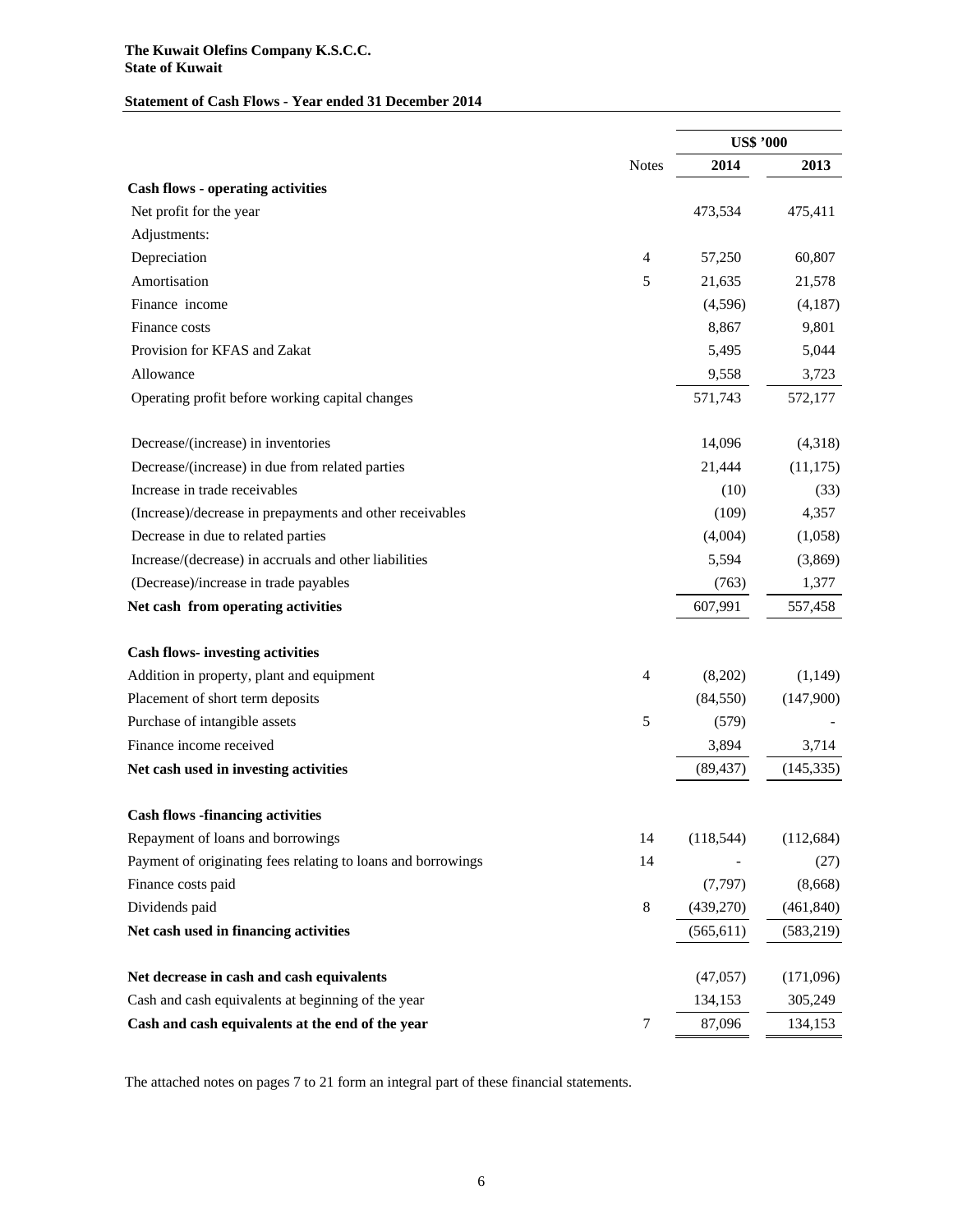#### **1. Constitution and activities**

The Kuwait Olefins Company K.S.C.C. ("the Company") is a Closed Kuwaiti Shareholding Company incorporated in the State of Kuwait on 10 October 2004. The Company is owned by DOW Europe Holding B.V. ("DEH"), Petrochemical Industries Company K.S.C.C. ("PIC"), Boubyan Petrochemical Company K.S.C. ("BPC") and Al-Qurain Petrochemical Industries Company K.S.C. ("QPIC").

The Company is engaged in the manufacture and sale of ethylene and ethylene glycol ("EG").

These financial statements were approved for issue by Board of Directors on 11 February 2015 and are subject to approval of shareholders at the annual general meeting.

The address of the Company's registered office is 1<sup>st</sup> floor, Building 19, Block 19, South Sabahiya, Kuwait.

#### **2. Basis of preparation and significant accounting policies**

#### **2.1 Basis of preparation**

These financial statements have been prepared in accordance with International Financial Reporting Standards (IFRS) issued by the International Accounting Standards Board (IASB) and interpretations issued by the International Financial Reporting Interpretations Committee (IFRIC). These financial statements are prepared under the historical cost convention except for derivative financial instruments which are measured at fair value.

The accounting policies used in the preparation of these financial statements are consistent with those used in the previous year except for the adoption of the following new and amended standards effective for the annual periods beginning on or after 1 January 2014.

#### *Investment entities (Amendments to IFRS 10, IFRS 12 and IAS 27)*

These amendments effective for annual periods beginning on or after 1 January 2014 provide an exception to the consolidation requirement for entities that meet the definition of an investment entity under IFRS 10. The exception to consolidation requires investment entities to account for subsidiaries at fair value through profit or loss. The application of the amendment has had no impact on the disclosures or the amounts recognized in this financial statements.

#### *IAS 32: Financial instruments: Presentation - Offsetting financial assets and financial liabilities (Amendment)*

These amendments are effective for annual periods beginning on or after 1 January 2014. The amendments clarify the meaning of "currently has a legally enforceable right to set-off" and also clarify the application of the IAS 32 offsetting criteria to settlement systems (such as central clearing house systems) which apply gross settlement mechanisms that are not simultaneous. The standard does not have an impact on the financial position of the Company.

#### *IAS 36: Impairment of assets - Recoverable amount disclosures for non-financial assets (Amendment)*

These amendments remove the unintended consequences of IFRS 13 on the disclosures required under IAS 36. In addition, these amendments require disclosure of the recoverable amounts for the assets or CGUs for which impairment loss has been recognized or reversed during the period. These amendments are effective retrospectively for annual periods beginning on or after 1 January 2014 with earlier application permitted, provided IFRS 13 is also applied. These amendments have not resulted in any additional disclosures currently, the same would continue to be considered for future disclosures.

#### *IAS 39 Novation of derivatives and continuation of Hedge Accounting (Amendment)*

These amendments provide relief from discontinuing hedge accounting when novation of a derivative designated as a hedging instrument meets certain criteria. These amendments are effective for annual periods beginning on or after 1 January 2014. This standard does not have any impact on the financial statements of the Company.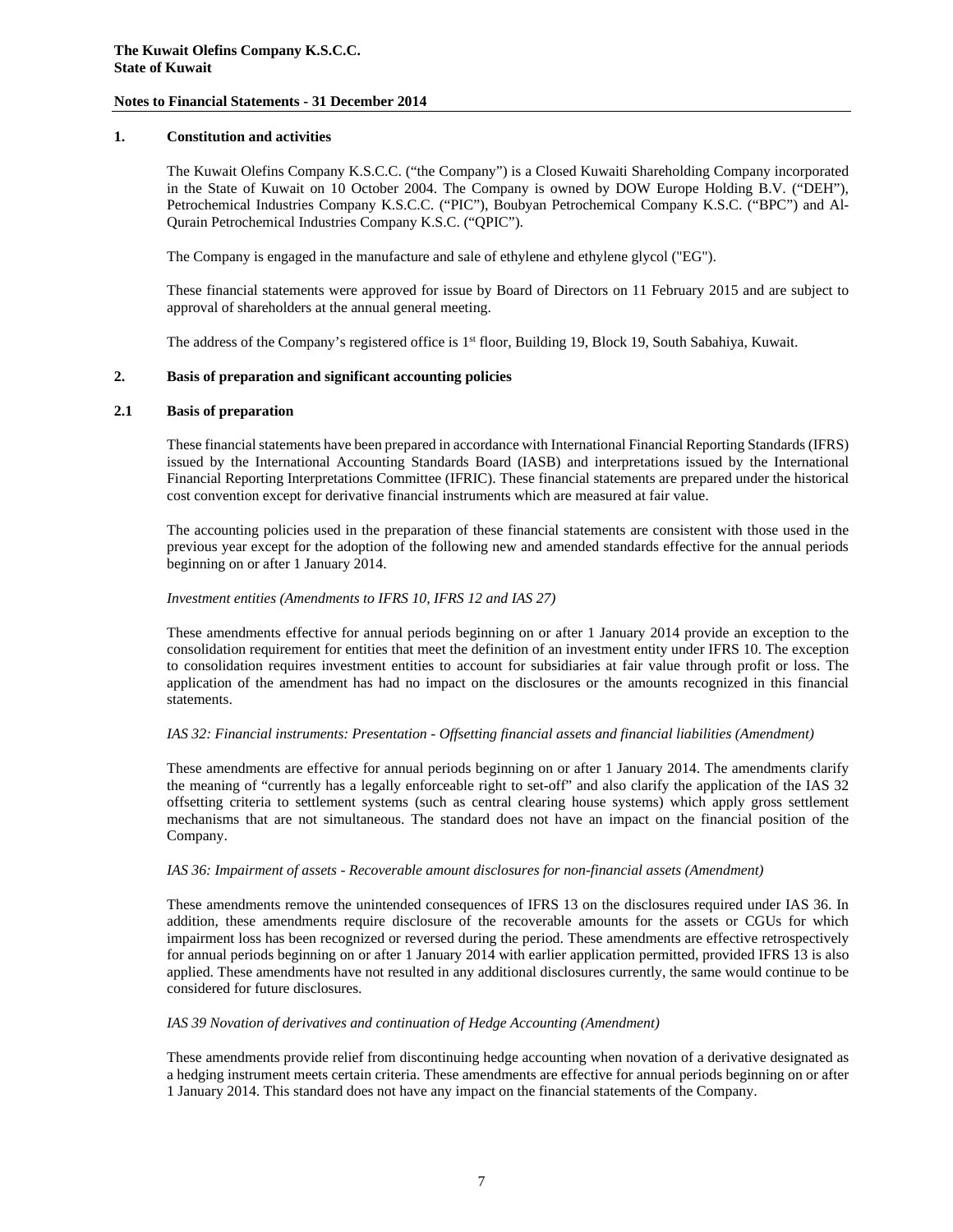#### **2.2 New standards and interpretations issued but not yet effective**

The following International Accounting Standard Board (IASB) Standards have been issued but are not yet mandatory, and have not been early adopted by the Company:

#### *IFRS 9: Financial instruments: Classification and measurement*

The IASB issued IFRS 9 - Financial Instruments in its final form in July 2014 and is effective for annual periods beginning on or after 1 January 2018 with a permission to early adopt. IFRS 9 sets out the requirements for recognizing and measuring financial assets, financial liabilities and some contracts to buy or sell non- financial assets. This standard replaces IAS 39 Financial Instruments: Recognition and Measurement. The management of the Company is in the process of quantifying the impact of this standard.

#### *IFRS 14 – Regulatory deferral accounts*

IFRS 14 permits an entity which is a first-time adopter of IFRS to continue to account, with some limited changes, for 'regulatory deferral account balances' in accordance with its previous reporting standards both on initial adoption of IFRS and in subsequent financial statements. Regulatory deferral account balances, and movements in them, are presented separately in the statement of financial position and statement of profit or loss and other comprehensive income, and specific disclosures are required. The standard was issued in January 2014 and applies to an entity's first annual IFRS financial statements for annual periods beginning on or after 1 January 2017. This is not expected to have any impact on the financial position or performance of the Company.

#### *IFRS 15 – Revenue from contracts with customers*

IFRS 15 specifies how and when an entity will recognize revenue as well as requiring such entities to provide users of financial statements with more informative, relevant disclosures. The standard provides a single, principles based five-step model to be applied to all contracts with customers. The standard was issued in May 2014 and applies to an annual financial statements beginning on or after 1 January 2017. The management of the Company is currently assessing the impact of the standard.

#### IAS 19 Defined benefit plans – Employee contributions (Amendments)

The amendments to IAS 19 clarify how an entity should account for contributions made by employers or third parties to defined benefit plans, based on whether those contributions are dependent on the number of years of service provided by the employee.

For contributions that are independent on the number of years of service, the entity may either recognise the contributions as a reduction in the service cost in the period in which the related service is rendered, or to attribute them to the employees' period of service using the projected unit credit method; whereas for contributions that are dependent on the number of years of service, the entity is required to attribute them to the employees' period of service.

The Company does not anticipate that the application of these amendments to IAS 19 will have a significant impact on the Company's financial statements.

#### **2.3 Functional and presentation currency**

These financial statements are presented in United States Dollars ("US\$") which is the Company's functional currency. All financial information presented in US\$ has been rounded to the nearest thousand. A separate set of financial statements is prepared in Kuwaiti Dinar ("KD") for purpose of submission to the Ministry of Commerce and Industry, State of Kuwait.

#### **2.4 Property, plant and equipment**

Property, plant and equipment are measured at cost less accumulated depreciation and any accumulated impairment.

Depreciation is calculated based on the estimated useful lives of the applicable assets on a straight-line basis commencing when the assets are ready for their intended use, at the following annual rates:

| Buildings and roads            | .5% |
|--------------------------------|-----|
| Plant and equipment            | .5% |
| Office furniture and equipment | 20% |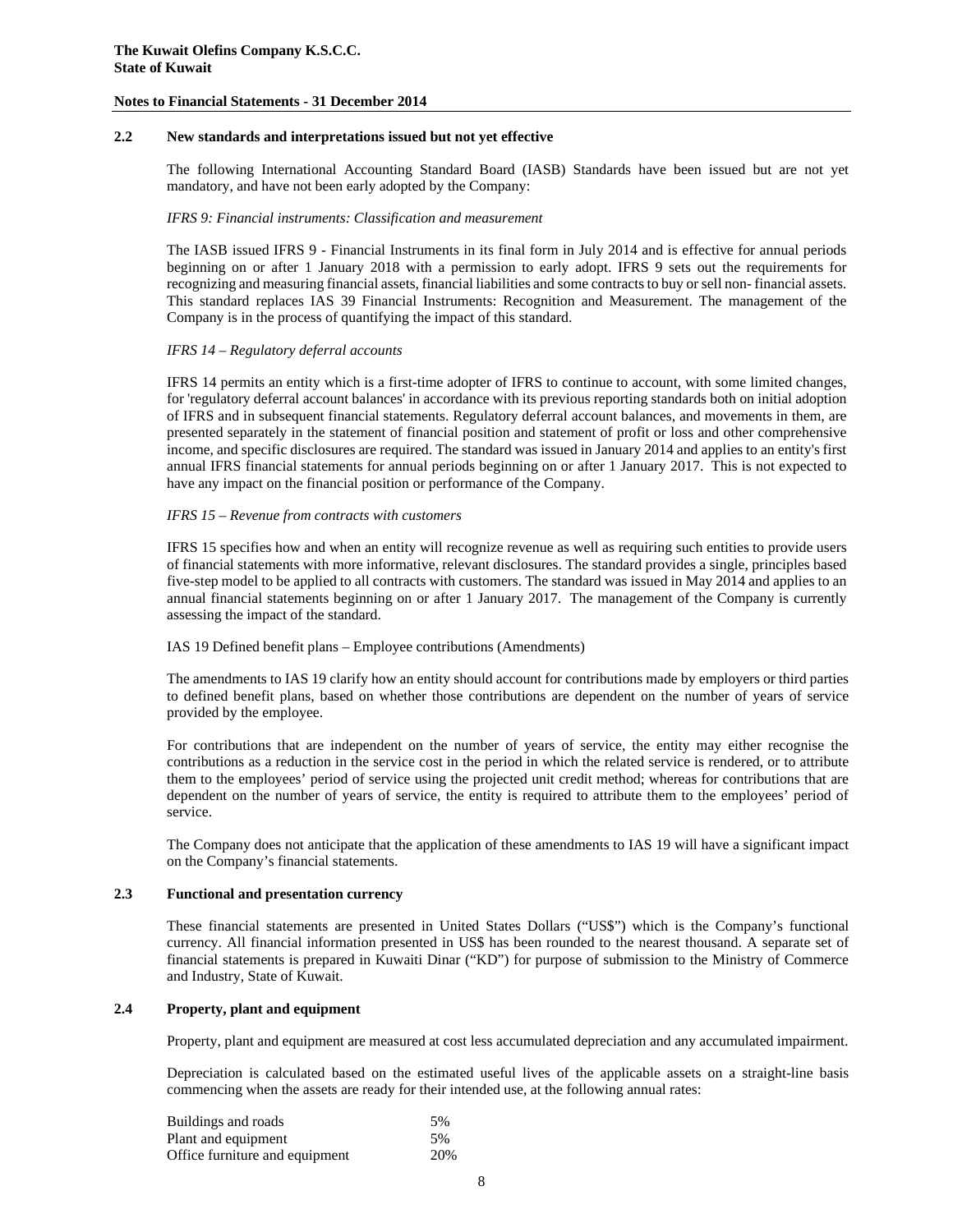The estimated useful lives, residual values and depreciation methods are reviewed at each year end, with the effect of any changes in estimate accounted for on a prospective basis.

Expenditure incurred to replace a component of an item of property, plant and equipment that is accounted for separately, is capitalised with the carrying amount of the property, plant and equipment being replaced. Other subsequent expenditure is capitalised only when it increases the future economic benefits embodied in the item of fixed asset. All other expenditure is recognised in the statement of profit or loss when the expense is incurred. Maintenance and repairs, replacements and improvements of minor importance are expensed as incurred. Significant improvements and replacements of assets are capitalised.

Assets in the course of construction for production, rental or administrative purposes, or for purposes not yet determined, are carried at cost, less any recognised impairment loss. Cost includes professional fees and, for qualifying assets, borrowing costs capitalised in accordance with the Company's accounting policy. Depreciation of these assets, on the same basis as other property, plant and equipment, commences when the assets are ready for their intended use.

The replacement costs of major components and overhaul costs which improve the economic benefit that can be generated are capitalised by the Company. The Company recognises and accounts for each component of its asset separately for depreciation. The component approach is also applied where regular major inspections of an asset are a condition of continuing to use it. The cost of each inspection is treated as a separate item (replacement) of property, plant and equipment provided recognition criteria are satisfied.

Gains and losses on disposal of an item of property, plant and equipment are determined by comparing the proceeds from disposal with the carrying amount of property, plant and equipment, and are recognised on a net basis within other income in the statement of profit or loss.

#### **2.5 Intangible assets**

Intangible assets consist of technology and licences for the manufacture of ethylene and ethylene glycol, and reservation right fees for the right of use of the new utilities and infrastructure facilities developed by EQUATE Petrochemical Company K.S.C.C. ("EQUATE") under the Olefins II Projects (Note 5). Intangibles are measured at cost less accumulated amortisation and any accumulated impairment losses. Costs that are directly associated with identifiable non-monetary assets controlled by the Company and that will probably generate economic benefits exceeding cost beyond one year are recognised as intangible assets.

The intangible assets are amortised from the date of commencement of commercial production on a straight-line basis over twenty years. The estimated useful lives, residual values and amortisation methods are reviewed at each year end, with the effect of any changes in estimate being accounted for on a prospective basis.

The carrying amount of intangible asset is reviewed at each financial position date to determine whether there is any indication of impairment. If any such indication exists, an impairment loss is recognized in the statement of comprehensive income, being the difference between carrying value and the asset's recoverable amount. For the purposes of assessing impairment, assets are grouped at the lowest levels for which there are separately identifiable cash flows.

#### **2.6 Impairment of tangible and intangible assets**

An asset is impaired if its carrying amount exceeds its estimated recoverable amount. The recoverable amount of an asset is the higher of an asset's fair value less cost to sell and value in use. Fair value less cost to sell is the amount obtainable from the sale of an asset in an arm's length transaction. Value in use is the present value of estimated future cash flows expected to arise from the continuing use of an asset and from its disposal at the end of its useful life. An assessment is made at each statement of financial position date to determine whether there is objective evidence that a specific asset, or a group of similar assets, may be impaired. If such evidence exists, an impairment loss is recognised in the statement of profit or loss.

Where an impairment loss subsequently reverses, the carrying amount of the asset (cash-generating unit) is increased to the revised estimate of its recoverable amount, but so that the increased carrying amount does not exceed the carrying amount that would have been determined had no impairment loss been recognised for the asset (cashgenerating unit) in prior years. A reversal of an impairment loss is recognised immediately in the statement of profit or loss.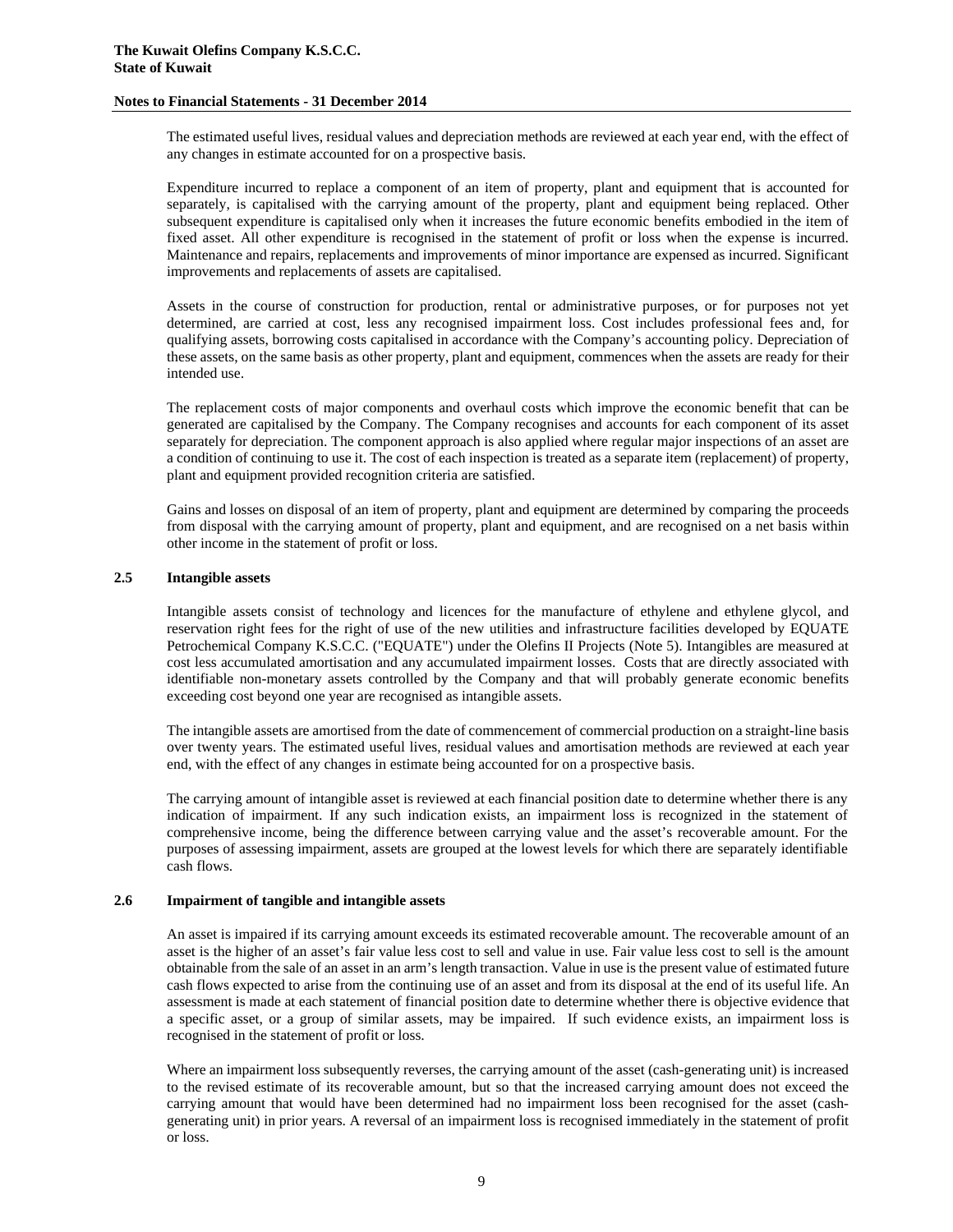#### **2.7 Financial instruments**

#### **Classification**

The Company classifies its financial instruments as loans and receivables, financial liabilities other than at fair value through profit or loss and derivatives. Management determines the appropriate classification at the time of acquisition.

#### **Recognition and de-recognition**

The Company recognizes financial assets and financial liabilities on the date it becomes a party to the contractual provisions of the instruments. A financial asset (in whole or in part) is de-recognised when the contractual right to the cash flows from the financial asset expires or, when the Company transfers substantially all the risks and rewards of ownership and has not retained control. If the Company has retained control, it continues to recognize the financial asset to the extent of its continuing involvement in the financial asset. A financial liability is derecognized when the obligation specified in the contract is discharged, cancelled or expired.

All regular way purchase and sale of financial assets are recognized using trade date accounting. Regular way purchase or sales are purchases or sales of financial assets that require delivery of assets within the time frame generally established by regulations or conventions in the market place.

#### **Measurement**

#### *Loans and receivables*

These are non derivative financial assets with fixed or determinable payments that are not quoted in an active market. These are subsequently measured at amortized cost using the effective yield method.

Due from related parties, trade receivables, other receivables and cash and bank balances are classified as loans and receivables.

#### *Financial liabilities other than at fair value through profit or loss*

Financial liabilities other than at fair value through profit or loss are subsequently measured at amortized cost using the effective yield method.

Loans and borrowings, due to related parties, accruals and other liabilities and trade payables are classified as financial liabilities other than at fair value through profit or loss

#### *Derivatives*

Derivatives are initially recognised at fair value at the date a derivative contract is entered into and are subsequently remeasured to their fair value at each statement of financial position date. The resulting gain or loss is recognised in the statement of profit or loss immediately. Foreign exchange forward contracts are treated as trading instruments and are stated at fair market value with gains or losses included in foreign exchange gain / (loss) in the statement of profit or loss within the period they occur.

#### **Fair values**

Fair value is the price that would be received to sell an asset or paid to transfer a liability in an orderly transaction between market participants at the measurement date. The fair value measurement is based on the presumption that the transaction to sell the asset or transfer the liability takes place either:

- In the principal market for the asset or liability, or
- In the absence of a principal market, in the most advantageous market for the asset or liability

The principal or the most advantageous market must be accessible to by the Company.

The fair value of an asset or a liability is measured using the assumptions that market participants would use when pricing the asset or liability, assuming that market participants act in their economic best interest.

The fair value of financial instruments carried at amortised cost, other than short-term financial instruments, is estimated by discounting the future contractual cash flows at the current market interest rates for similar financial instruments.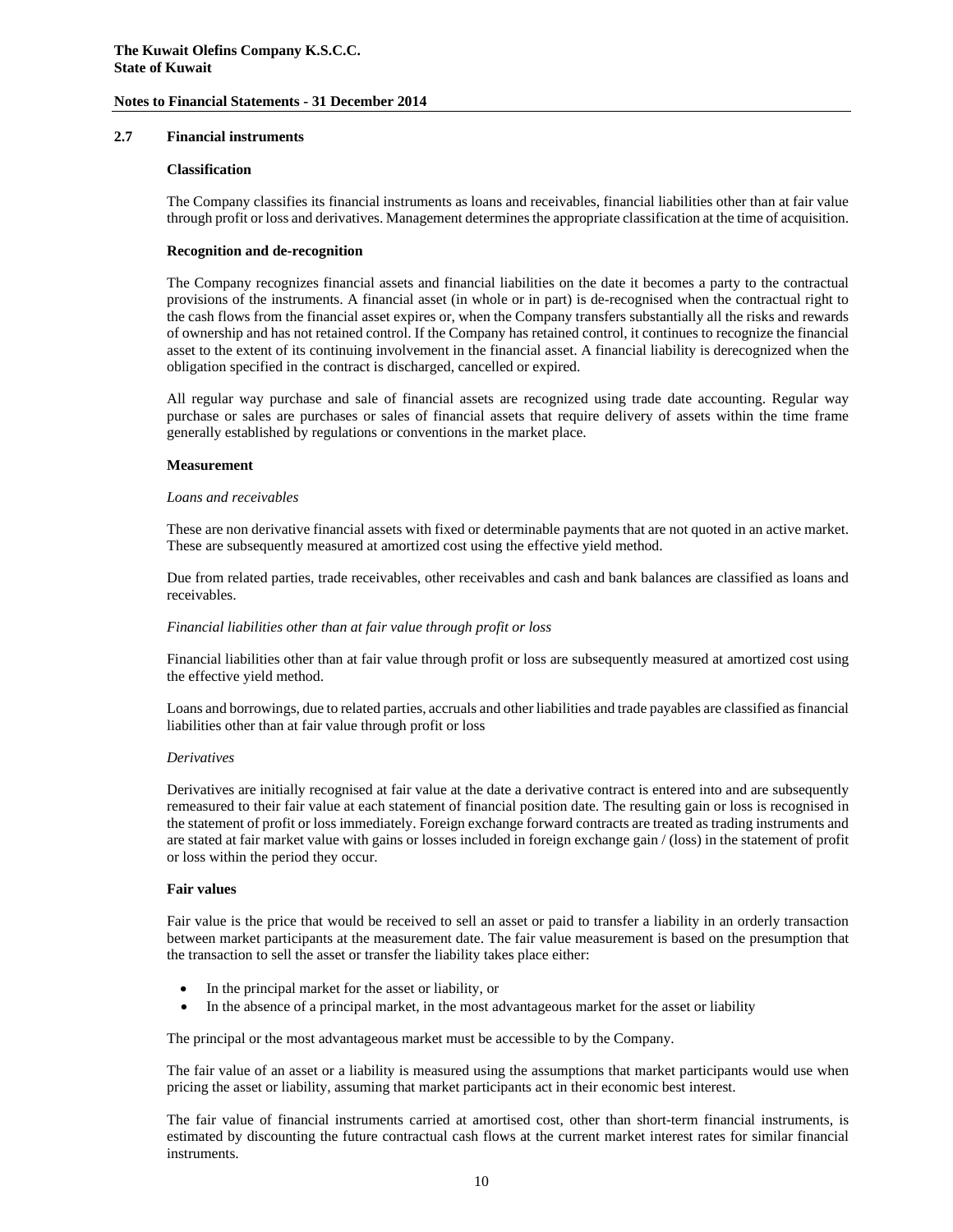#### **Fair value hierarchy**

The Company uses the following hierarchy for determining and disclosing the fair values of financial instruments by valuation technique:

- Quoted prices (unadjusted) in active markets for identical assets or liabilities (level 1)
- Inputs other than quoted prices included within level 1 that are observable for the asset or liability, either directly (that is, as prices) or indirectly (that is, derived from prices) (level 2).
- Inputs for the asset or liability that are not based on observable market data (that is, unobservable inputs) (level 3)

The level in the fair value hierarchy within which the fair value measurement is categorised in its entirety is determined on the basis of the lowest level input that is significant to the fair value measurement in its entirety. For this purpose, the significance of an input is assessed against the fair value measurement in its entirety. If a fair value measurement uses observable inputs that require significant adjustment based on unobservable inputs, that measurement is a level 3 measurement.

For financial instruments carried at amortized cost, fair values are not materially different from their carrying values and are used only for disclosure purpose. Fair value of such financial instruments are classified under level 3 determined based on discounted cash flow basis, with most significant inputs being the discount rate that reflects the credit risk of counterparties.

#### *Impairment*

#### *Assets carried at amortised cost*

If there is objective evidence that an impairment loss on assets carried at amortised cost has been incurred, the amount of the loss is measured as the difference between the asset's carrying amount and the present value of estimated future cash flows (excluding future expected credit losses that have not been incurred) discounted at the financial asset's original effective interest rate (i.e. the effective interest rate computed at initial recognition). The carrying amount of the asset is reduced through use of an allowance account. The amount of the loss is recognised in statement of profit and loss.

If, in a subsequent period, the amount of the impairment loss decreases and the decrease can be related objectively to an event occurring after the impairment was recognised, the previously recognised impairment loss is reversed, to the extent that the carrying value of the asset does not exceed its amortised cost at the reversal date. Any subsequent reversal of an impairment loss is recognised in statement profit and loss.

#### **2.8 Cash and cash equivalents**

Cash and cash equivalents consist of cash on hand, bank current accounts and short term deposits with an original maturity of three months or less from the date of placement.

#### **2.9 Inventories**

Finished goods are measured at the lower of weighted average cost or net realisable value. The cost of finished products includes direct materials, direct labour and fixed and variable manufacturing overhead and other costs incurred in bringing inventories to their present location and condition.

Raw materials and catalysts are measured at weighted average cost net of allowance for slow-moving and obsolete items.

Spare parts are not intended for resale and are measured at weighted average cost after making allowance for slowmoving and obsolete items. Purchase cost includes the purchase price, import duties, transportation, handling and other direct costs.

Net realisable value is the estimated selling price for inventories in the ordinary course of business less estimated costs of completion and selling expenses.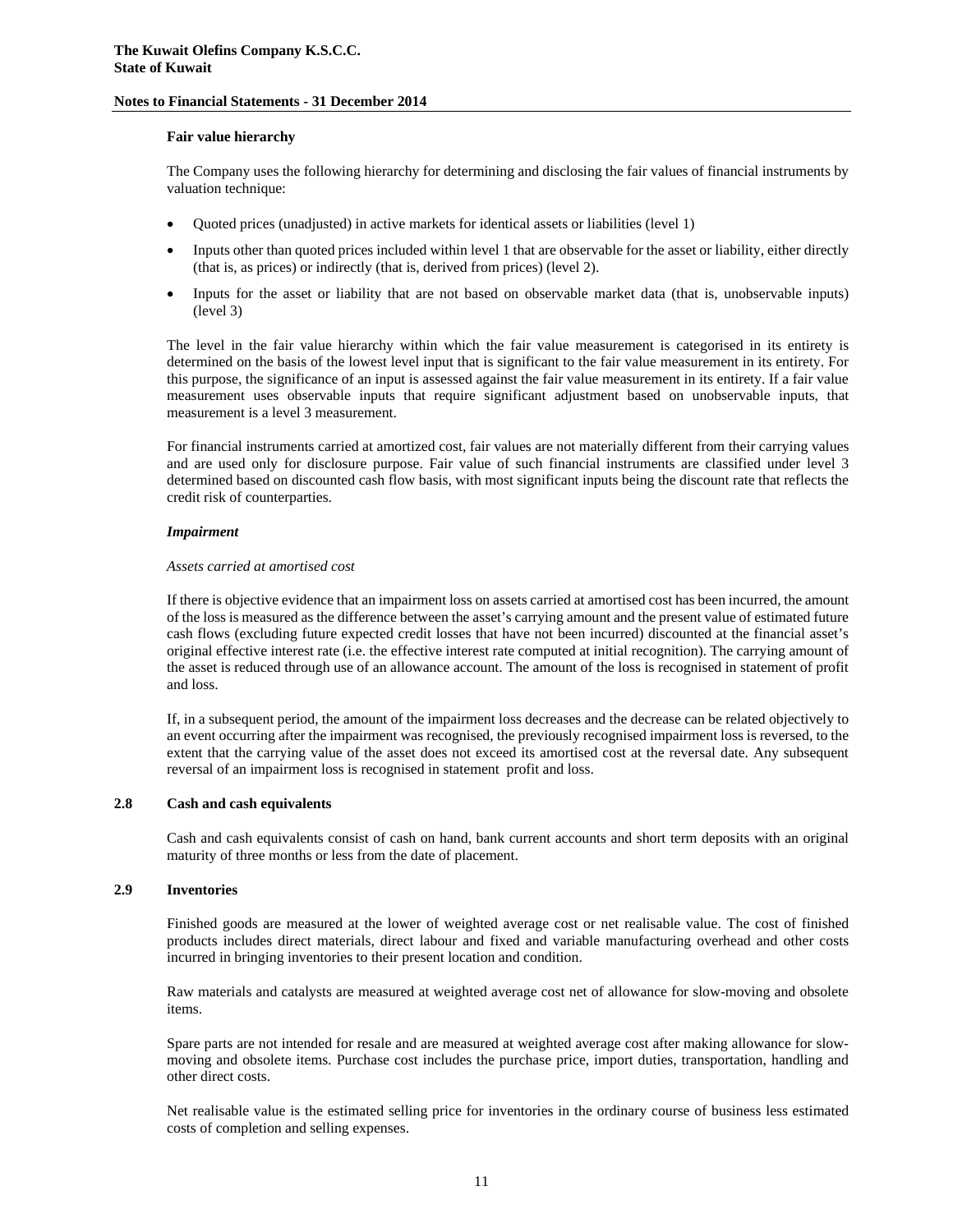#### **2.10 Revenue recognition**

Sales net of applicable discounts, are recognised when the revenue is realised or realisable, has been earned, and collectability is reasonably assured. Revenue is recognised when significant risks and rewards of ownership are transferred to the buyer, which usually occurs at the time shipment is made. EG production is sold FOB ("Free On Board") shipping point. The transfer of the risks and rewards of ownership occurs when the product is delivered to the freight carrier. The Company's terms of sale are included in its contracts of sale, order confirmation documents and invoices. Freight costs are recorded as "Cost of Sales".

Interest income is accrued on effective yield basis, which is the rate that exactly discounts estimated future cash receipts through the expected life of the financial asset to that asset's net carrying amount.

#### **2.11 Provisions for liabilities**

A provision is recognised if, as a result of a past event, the Company has a present legal or constructive obligation that can be estimated reliably, and it is probable that an outflow of economic benefits will be required to settle the obligation. Provisions are determined by discounting the expected future cash flows that reflects current market assessments of the time value of money and the risks specific to the liability.

#### **2.12 Borrowing costs**

Borrowing costs directly attributable to the construction of qualifying assets, which are assets that necessarily take a substantial period of time to get ready for their intended use, are added to the cost of those assets by applying a capitalisation rate on the expenditure on such assets, until such time as the assets are substantially ready for their intended use. The capitalisation rate used by the Company is the weighted average of the borrowing costs applicable to the outstanding borrowings during the period. Borrowing costs that are not directly attributable to the acquisition, construction, or production of qualifying assets are recognised in the statement of profit or loss using the effective interest method in the period in which they are incurred.

#### **2.13 Accounting for leases**

#### *Operating leases*

Leases of assets under which all the risks and benefits of ownership are effectively retained by the lessor are classified as operating leases. Lease payments under operating leases are charged to the statement of comprehensive income on a straight line basis over the lease term.

#### **2.14 Foreign currencies transactions.**

The functional currency of the Company is the US Dollars (USD). Though the primary economic environment in which the Company operates is the State of Kuwait, the functional currency is US Dollar as it is the currency that mainly dictates the Company's sales proceeds from goods and services and the costs of goods or services.

Foreign currency transactions are translated into US Dollars at the rates prevailing on the transaction date. Monetary assets and liabilities denominated in foreign currencies are translated into US Dollars at the rates of exchange ruling at the financial position date. Resultant gains or losses are taken to the statement of profit or loss.

Non-monetary assets and liabilities denominated in foreign currencies that are measured in terms of historical cost in a foreign currency are translated using the exchange rate at the date of transaction.

Non-monetary assets and liabilities denominated in foreign currencies that are measured at fair value are retranslated to the functional currency at the exchange rate at the date that the fair value was determined. Foreign currency differences arising on retranslation are recognised in the statement of profit or loss.

#### **3. Critical accounting judgements and key sources of estimation uncertainty**

The preparation of financial statements in conformity with IFRSs require management to make judgments, estimates and assumptions that affect the application of accounting policies and the reported amounts of assets, liabilities, income and expenses. Actual results may differ from these estimates.

Estimates and underlying assumptions are reviewed on an ongoing basis. Revisions to accounting estimates are recognised in the period in which the estimates are revised and in any future periods affected.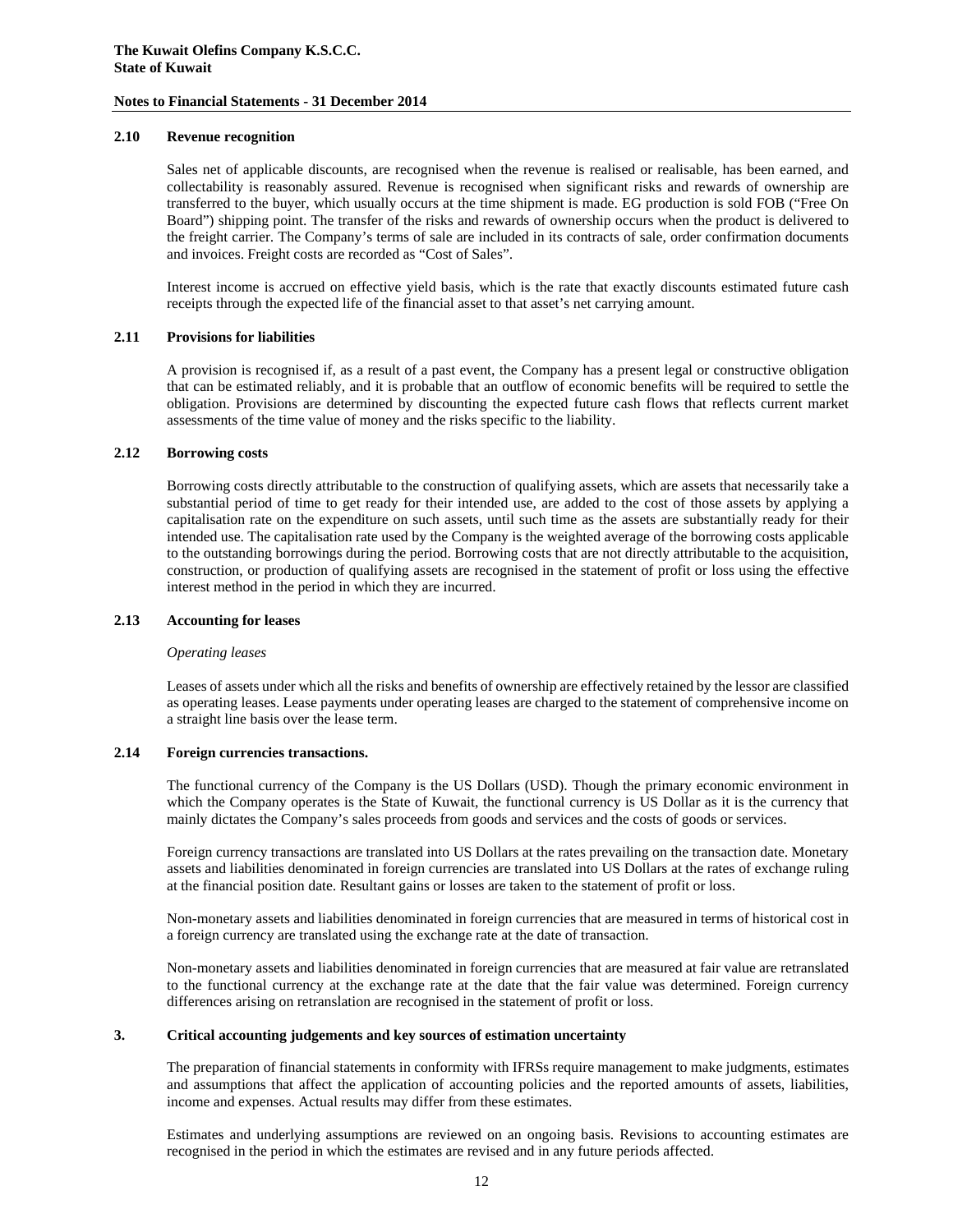The following are the critical accounting judgements, apart that management has made in the process of applying the entity's accounting policies and that have the most significant effect on the amounts recognised in financial statements.

#### *Determination of functional currency*

Functional currency is the currency of the primary economic environment in which the Company operates. When indicators of the primary economic environment are mixed, management uses its judgment to determine the functional currency that most faithfully represents the economic effect of the underlying transactions, events and conditions. The management have determined that the functional currency of the Company is US\$ since the majority of the Company's transactions are denominated in US\$. Sales and Purchases are also received and paid in US\$.

#### **Key sources of estimation uncertainty**

The key assumptions concerning the future and other key sources of estimation uncertainty at the statement of financial position date are discussed below:

#### *Impairment of loans and receivables*

The Company's management periodically reviews items classified as loans and receivables to assess whether an allowance for impairment should be recorded in the statement of profit or loss. Management estimates the amount and timing of future cash flows when determining the level of allowance required. Such estimates are necessarily based on assumptions about several factors involving varying degrees of judgement and uncertainty.

#### *Impairment of tangible and intangible assets and useful lives*

The Company's management tests annually whether tangible and intangible assets have suffered impairment in accordance with accounting policies , the recoverable amount of an asset is determined based on value-in-use method. This method uses estimated cash flow projections over the estimated useful life of the asset discounted using market rates.

During the year, the Company reviewed the estimated useful life over which its tangible assets are depreciated and intangible assets are amortised. The Company's management is satisfied that the estimates of useful life are appropriate. The depreciation and amortisation charged for the year may change significantly if actual life is different than the estimated useful life.

**US \$ '000** 

#### **4. Property, plant and equipment**

|                                     | <b>Buildings</b><br>and roads | <b>Plant</b> and<br>equipment | <b>Office</b><br>furniture and<br>equipment | <b>Assets under</b><br>construction | <b>Total</b> |
|-------------------------------------|-------------------------------|-------------------------------|---------------------------------------------|-------------------------------------|--------------|
| Cost                                |                               |                               |                                             |                                     |              |
| Balance as at 1 January 2013        | 9,641                         | 1,120,336                     | 22,135                                      | 5,548                               | 1,157,660    |
| Additions                           |                               |                               |                                             | 1,149                               | 1,149        |
| Transfers to Inventory              |                               | (4,728)                       |                                             |                                     | (4,728)      |
| <b>Transfers</b>                    |                               | 5,449                         |                                             | (5, 449)                            |              |
| Balance as at 31 December 2013      | 9,641                         | 1,121,057                     | 22,135                                      | 1,248                               | 1,154,081    |
| Additions                           |                               |                               |                                             | 8,202                               | 8,202        |
| <b>Transfers</b>                    |                               | 4,966                         |                                             | (4,966)                             |              |
| Balance as at 31 December 2014      | 9,641                         | 1,126,023                     | 22,135                                      | 4,484                               | 1,162,283    |
| <b>Accumulated depreciation and</b> |                               |                               |                                             |                                     |              |
| impairment losses                   |                               |                               |                                             |                                     |              |
| Balance as at 1 January 2013        | 1,968                         | 227,891                       | 18,077                                      |                                     | 247,936      |
| Charge for the year                 | 482                           | 56,267                        | 4,058                                       |                                     | 60,807       |
| Balance as at 31 December 2013      | 2,450                         | 284,158                       | 22,135                                      |                                     | 308,743      |
| Charge for the year                 | 482                           | 56,768                        |                                             |                                     | 57,250       |
| Balance as at 31 December 2014      | 2,932                         | 340,926                       | 22,135                                      |                                     | 365,993      |
| <b>Carrying amounts</b>             |                               |                               |                                             |                                     |              |
| As at 1 January 2013                | 7,673                         | 892,445                       | 4,058                                       | 5,548                               | 909,724      |
| As at 31 December 2013              | 7,191                         | 836,899                       |                                             | 1,248                               | 845,338      |
| As at 31 December 2014              | 6,709                         | 785,097                       |                                             | 4,484                               | 796,290      |
|                                     |                               |                               |                                             |                                     |              |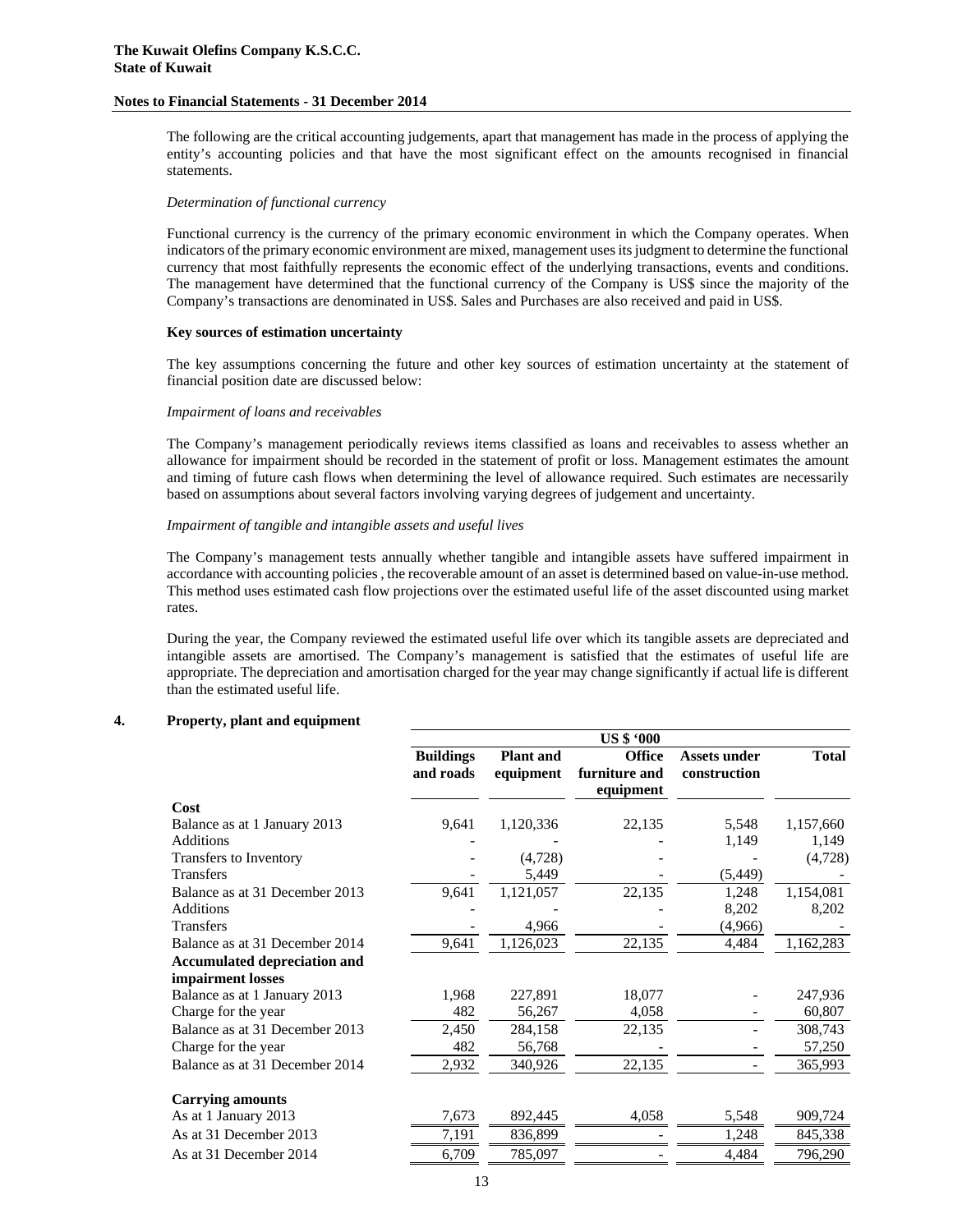Depreciation is allocated to cost of sales as it relates to the Olefins Plant. The Company's plant was constructed on a land leased from Government of Kuwait and this renewable lease is valid until May 2031.

#### **5. Intangible assets**

|                                                          | <b>US\$ '000</b> |         |
|----------------------------------------------------------|------------------|---------|
|                                                          | 2014             | 2013    |
| Cost                                                     |                  |         |
| Licence fees paid to Technip USA Corporation ("TECHNIP") | 2.210            | 2,210   |
| Licence fees paid to The Dow Chemical Company ("DOW")    | 89.298           | 88,720  |
| Licence fees paid to UOP Limited                         | 364              | 364     |
| Reservation right fees paid to EQUATE                    | 340,255          | 340,255 |
| As at 31 December                                        | 432,127          | 431,549 |
| <b>Accumulated amortisation</b>                          |                  |         |
| As at 1 January                                          | 109,367          | 87,789  |
| Charge for the year                                      | 21,635           | 21,578  |
| As at 31 December                                        | 131,002          | 109,367 |
| <b>Carrying amounts</b>                                  | 301,125          | 322,182 |

Licence fees paid to TECHNIP and to UOP Limited represent the amounts incurred for the acquisition of Ethylene technology. Licence fees paid to DOW represent the amount incurred for acquisition of Glycol technology. Licence fees are being amortised over 20 years. During the year Company paid US\$ 0.6 million to DOW towards increase in the annual licensed capacity of Ethylene Glycol from 710,000 MT to 721,236 MT.

Amortisation of intangible assets is allocated to cost of sales.

Reservation right fees represent the Company's share of the total costs incurred on the Utilities and Infrastructure facilities developed and owned by EQUATE (Note 14).

#### **6. Inventories**

|    |                                                                         | <b>US\$ '000</b> |         |
|----|-------------------------------------------------------------------------|------------------|---------|
|    |                                                                         | 2014             | 2013    |
|    | Raw materials and consumables                                           | 7.190            | 22,361  |
|    | Finished goods                                                          | 3,463            | 2,388   |
|    |                                                                         | 10,653           | 24,749  |
| 7. | <b>Cash and bank balances</b>                                           |                  |         |
|    |                                                                         | <b>US\$ '000</b> |         |
|    |                                                                         | 2014             | 2013    |
|    | <b>Bank balances</b>                                                    | 4.996            | 468     |
|    | Time deposits with original maturity of three months or less            | 82,100           | 133,685 |
|    | Cash and cash equivalents in statement of cash flows                    | 87,096           | 134,153 |
|    | Add: Time deposits with original maturity period exceeding three months | 531,250          | 446,700 |
|    |                                                                         | 618,346          | 580,853 |

The effective interest rate on time deposits as at 31 December 2014 was 0.89% (2013: 0.86%) per annum.

#### **8. Share capital**

The authorised share capital of the Company comprises 1,060 million authorised, issued and fully paid up shares of 100 Fils each (2013: 1,060 million authorised shares of 100 Fils each) (1,000 Fils equal 1 Kuwaiti Dinar).

#### *Statutory reserve*

In accordance with the Companies Law No. 25 of 2012, as amended, and the Company's articles of association, 10% of the profit for the year is transferred to statutory reserve, until the reserve totals 50% of the paid-up share capital. The reserve is not available for distribution except for payment of a dividend of 5% of paid-up share capital in years when profit is not sufficient for the payment of such dividends.

During 2013, the Company has discontinued the transfer to statutory reserve as the reserve reached 50% of the Company's paid up share capital.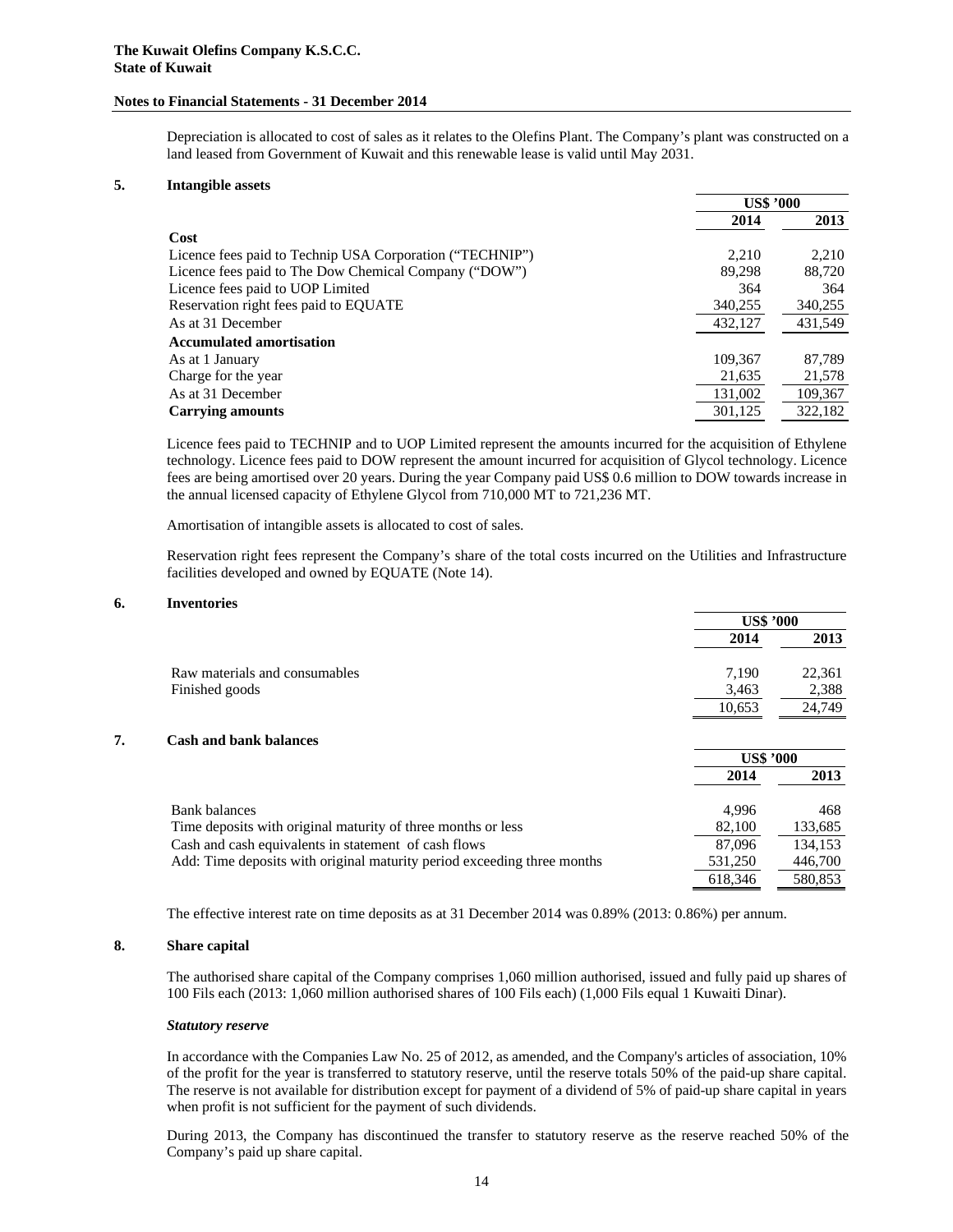#### *Proposed dividend*

The Board of Directors proposed a cash dividend of US\$ 473.54 million for the year ended 31 December 2014 (2013: US\$ 439.27 million) which is subject to the approval of shareholders at the Annual General Assembly. This dividend has not been recorded in the accompanying financial statement and will be recorded after approval of the shareholders. On 30 March 2014, the shareholders approved the dividends for the year ended 31 December 2013 and accordingly US\$ 439.27 million (2012: US\$ 461.84 million), representing 41.4 cents per share (2012: 43.6 cents per share), was paid by the Company.

#### **9. Cost of sales**

|                               | <b>US \$ '000</b> |         |
|-------------------------------|-------------------|---------|
|                               | 2014              | 2013    |
| Materials                     | 156,916           | 162,622 |
| Distribution expenses         | 7,451             | 4,072   |
| Service cost                  | 94,508            | 99,605  |
| Depreciation and amortisation | 78,885            | 82,385  |
|                               | 337,760           | 348,684 |
|                               |                   |         |

#### **10. General, administrative and selling expenses**

|                     | <b>US \$ '000</b> |       |
|---------------------|-------------------|-------|
|                     | 2014              | 2013  |
| Marketing and sales | 1,982             | 2,156 |
| Administration      | 4,372             | 3,587 |
|                     | 6,354             | 5.743 |

#### **11. Finance Cost**

This represents interest expenses on term loan facility taken from EQUATE at an effective interest rate of 0.90% (2013: 0.89%) as disclosed in note14.

#### **12. Contribution to Kuwait Foundation for the Advancement of Sciences (KFAS)**

KFAS is calculated at 1% of the net profit for the year of the Company after deducting the transfer to statutory reserve.

#### **13. Contribution to Zakat**

Zakat is calculated at 1% on the net profit for the year attributable to Kuwaiti shareholders of the Company after allowable deductions.

#### **14. Related party transactions**

In the normal course of business, the Company enters into transactions with its shareholders PIC (wholly owned by Kuwait Petroleum Corporation ("KPC")), BPC, QPIC, DOW and its affiliates.

On 17 April 2006, the Company signed a distribution agreement with MEGlobal International FZE Dubai ("MEGlobal") as distributor for EG produced by the Company. MEGlobal is a 50:50 joint venture of PIC and DOW.

During 2004, DOW and PIC initiated a number of joint venture petrochemical projects ("Olefins II projects") in Kuwait to manufacture polyethylene, ethylene glycol and styrene monomer. The Olefins II projects consists of the EQUATE expansion project, the incorporation and development of the Company and The Kuwait Styrene Company ("TKSC").

On 2 December 2004, the Company signed a Materials and Utilities Supply Agreement ("MUSA") with EQUATE. Under the terms of the MUSA, the Company contributed reservation right fees to EQUATE that represent 45.32% of the capital construction costs incurred by EQUATE on the new utilities and infrastructure facilities developed and owned by EQUATE. The percentage contribution of reservation right fee is based on the usage percentage of the new utilities and infrastructure facilities by the Company.

On 2 December 2004, the Company signed an Operations, Maintenance and Services Agreement ("OMSA") with EQUATE. Under the terms of the OMSA, the Company receives various services from EQUATE in respect of the Olefins II operations.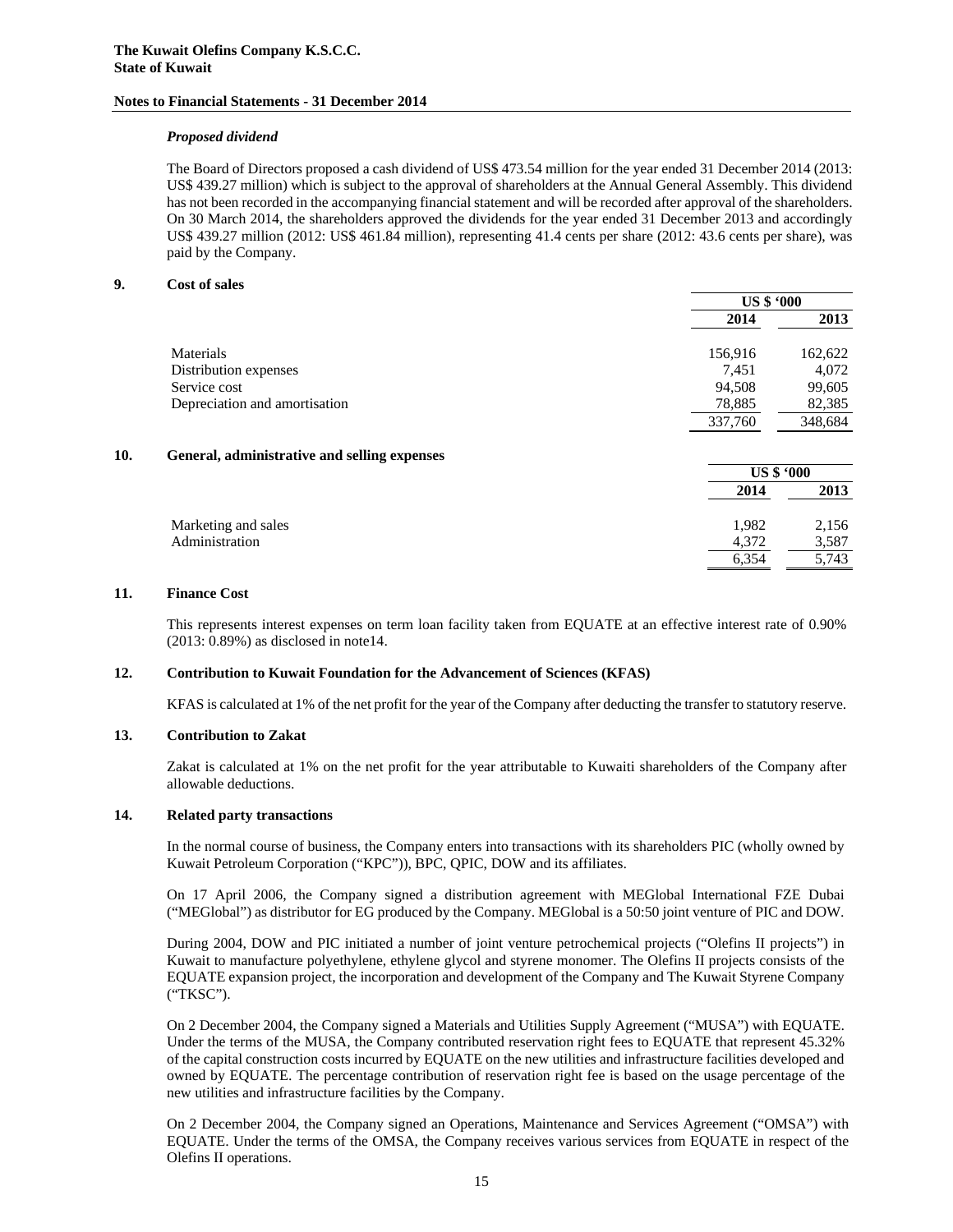On 2 December 2004, the Company signed an Ethylene Supply Agreement with EQUATE and TKSC. Under the terms of the agreement, the price per metric tonne of ethylene is paid by EQUATE and TKSC based on the quantities delivered to them at the contract price.

During 2005, Services Agreements were signed between the Company, DOW, PIC and EQUATE for the provision of various services to the Company for the development of the Plant under construction. Since then the plant has been constructed and it is fully operational.

Sales of EG are made to MEGlobal and sales of ethylene are made to EQUATE and TKSC.

On 31 May 2006, the Company signed a US\$ 1,504 million term loan agreement with EQUATE. The term loan is repayable over a period of 11 years in semi-annual instalments starting from 15 December 2009 and carries the coupon rate of LIBOR +0.625% till 19 May 2013, LIBOR +0.725% till 19 May 2016 and LIBOR + 0.825% till the maturity date. The facility is secured by a charge over the Company's property, plant and equipment and bank balances (Note 4 and 7).

Details of significant related party transactions and balances are as follows:

|                                                                                  | <b>US\$ '000</b> |            |
|----------------------------------------------------------------------------------|------------------|------------|
|                                                                                  | 2014             | 2013       |
| Due from related parties                                                         |                  |            |
| Due from EQUATE                                                                  | 6.992            | 12,495     |
| Due from PIC                                                                     | 2,524            | 2,773      |
| Due from KPC                                                                     | 37,434           | 30,467     |
| Due from KPPC                                                                    | 120              | 628        |
| Due from TKSC                                                                    | 3,699            | 4,241      |
| Due from ME Global                                                               | 113,951          | 145,118    |
|                                                                                  | 164,720          | 195,722    |
| <b>Loans and borrowings</b><br><b>EQUATE</b>                                     |                  |            |
| Non-current portion of loans and borrowings                                      | 649,723          | 773,775    |
| Current portion of loans and borrowings                                          | 125,220          | 118,544    |
|                                                                                  | 774,943          | 892,319    |
| Movement in loans and borrowings                                                 |                  |            |
| Balance at 1 January                                                             | 892,319          | 1,003,862  |
| Payment during the year                                                          | (118, 544)       | (112, 684) |
| Loan origination fees                                                            | 1,168            | 1,141      |
| Balance at 31 December                                                           | 774,943          | 892,319    |
| Due to related parties                                                           |                  |            |
| Due to EQUATE                                                                    | 18,870           | 19,010     |
| Due to PIC                                                                       | 1,000            | 1,000      |
| Due to KPPC                                                                      | 9                | 600        |
| Due to KPC                                                                       | 12,836           | 13,780     |
| Due to DOW                                                                       | 42               | 2,469      |
|                                                                                  | 32,757           | 36,859     |
| <b>Sales</b>                                                                     |                  |            |
| Sales of EG to MEGlobal                                                          | 684,744          | 683,858    |
| Sales to EQUATE, TKSC and PIC                                                    | 140,365          | 155,034    |
| <b>Expenses</b>                                                                  |                  |            |
| Feed gas purchased from KPC                                                      | 97,344           | 86,127     |
| Olefins II plant management fees to EQUATE                                       | 3,474            | 3,493      |
| Operating and utility cost reimbursed to EQUATE for running the Olefins II plant | 155,116          | 159,840    |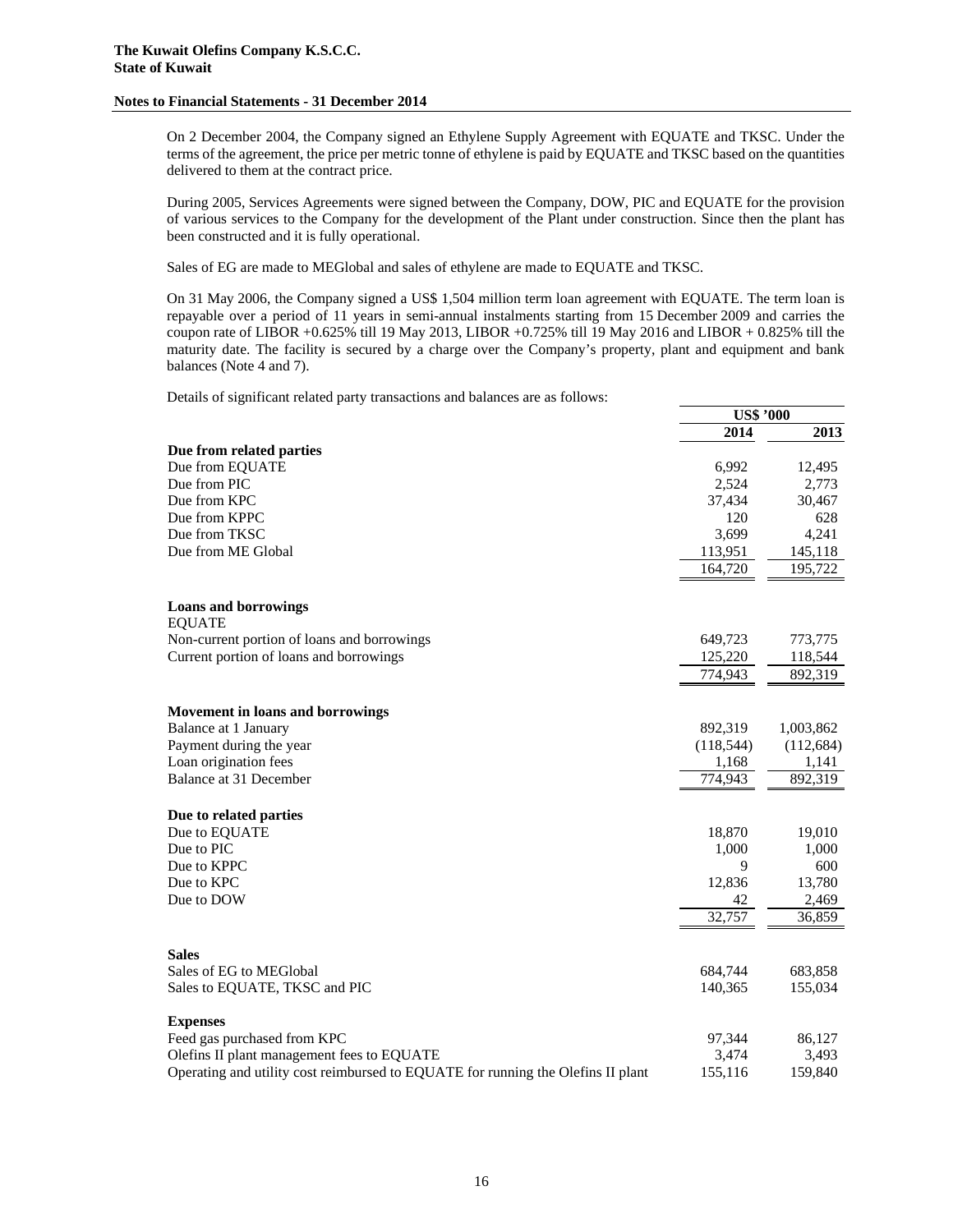#### **15. Financial instruments –Fair value and risk management**

The financial assets and financial liabilities that are liquid or having a short term contractual maturity (less than three months) it is assumed that the carrying amounts approximate to their fair value. The fair values of these financial assets and liabilities, together with the currency amounts shown in the statement of financial position, are as follows:

|                                |                    | <b>US\$'000</b> |                    |               |  |
|--------------------------------|--------------------|-----------------|--------------------|---------------|--|
|                                | 2014               |                 | 2013               |               |  |
|                                | Carrying<br>amount | Fair<br>value   | Carrying<br>amount | Fair<br>value |  |
| <b>Financial assets</b>        |                    |                 |                    |               |  |
| Cash and bank balances         | 618,346            | 618,346         | 580,853            | 580,853       |  |
| Trade receivables              | 729                | 729             | 719                | 719           |  |
| Other receivables              | 3,881              | 3,881           | 3,300              | 3,300         |  |
| Due from related parties       | 164,720            | 164,720         | 195,722            | 195,722       |  |
|                                | 787,676            | 787,676         | 780,594            | 780,594       |  |
| <b>Financial liabilities</b>   |                    |                 |                    |               |  |
| Accruals and other liabilities | 42,954             | 42.954          | 31,866             | 31,866        |  |
| Due to related parties         | 32,757             | 32,757          | 36,859             | 36,859        |  |
| Trade payables                 | 1,618              | 1,618           | 2,381              | 2,381         |  |
| Loans and borrowings           | 774,943            | 774,943         | 892,319            | 892,319       |  |
|                                | 852,272            | 852,272         | 963.425            | 963.425       |  |

#### **Determination of fair value and fair value hierarchy:**

The Company uses the fair value hierarchy as disclosed in note 2.7 for determining and disclosing the fair values of financial instruments.

For financial instruments carried at amortized cost, fair values are not materially different from their carrying values and are classified under Level 3. Fair value of such financial instruments is based on discounted cash flow basis, with most significant inputs being the discount rate that reflects the credit risk of counterparties.

#### **Risk management framework**

The Company's use of financial instruments exposes it to a variety of financial risks such as market risk, credit risk and liquidity risk. The Company continuously reviews its risk exposures and takes measures to limit it to acceptable levels. Risk management is carried out by the senior management under policies approved by the board of directors. Senior management identifies and evaluates financial risks in close co-operation with the operating units.

The Board of Directors has overall responsibility for the establishment and oversight of the Company's risk management framework.

The Audit Committee oversees how management monitors compliance with the Company's risk management policies and procedures, and reviews the adequacy of the risk management framework in relation to the risks faced by the Company.

The significant risks that the Company is exposed to are discussed below:

#### **(a) Market risk**

Market risk is the risk that changes in market prices, such as foreign exchange rates, interest rates and the equity prices will affect the Company's income or the value of its holdings of financial instruments. The objective of market risk management is to manage and control market risk exposures within acceptable parameters, while optimising the return.

The Company's activities expose it primarily to the financial risks of changes in foreign currency exchange rates and interest rates.

#### *Foreign currency risk*

The Company undertakes certain transactions denominated in foreign currencies. Hence, exposures to exchange rate fluctuations arise.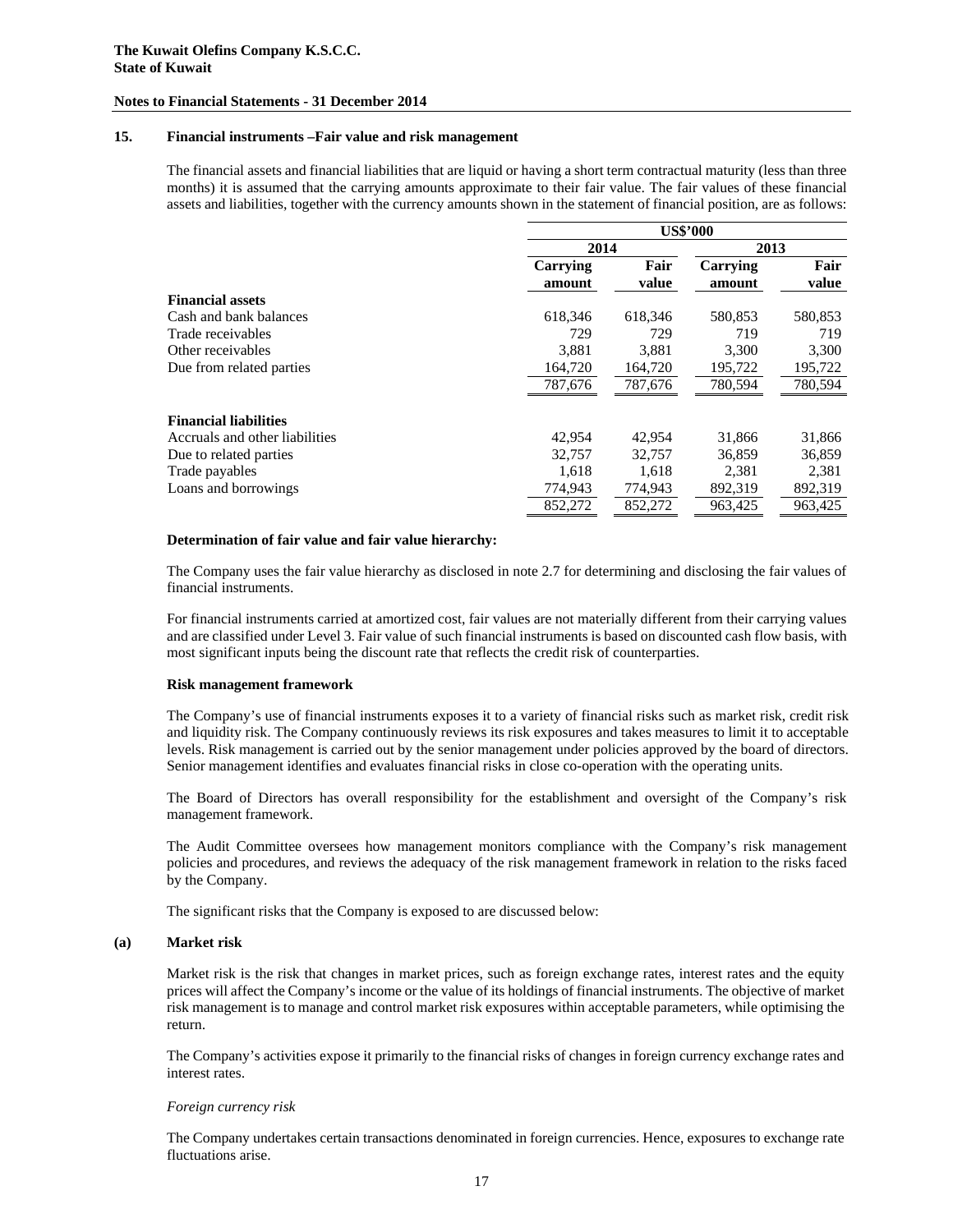Foreign currency exposures are managed within approved policy parameters utilising forward foreign exchange contracts. At the statement of financial position date, the Company had forward exchange contracts to buy and sell foreign currencies. As at 31 December 2014, the Company had following net notional forward exchange contracts (off balance sheet exposure):

|                               |                          | <b>US\$ '000</b> |  |
|-------------------------------|--------------------------|------------------|--|
|                               | 2014                     | 2013             |  |
| Long position<br>Euro         | $\overline{\phantom{a}}$ | 23,434           |  |
| <b>Short position</b><br>Euro | 25,523                   | 45,098           |  |

The fair value of these forward exchange contracts was not significant at 31 December 2014. These contracts mature within one month from the statement of financial position date.

The Company's on balance sheet exposure to foreign currency denominated monetary assets and monetary liabilities at the reporting date are as follows:

| 31 December 2014<br>(US\$'000) | Euro   | <b>Kuwaiti Dinar</b> | <b>Other</b> |
|--------------------------------|--------|----------------------|--------------|
| Assets                         | 20,752 | 56                   | 6            |
| Liabilities                    |        | (16,880)             |              |
| Net long/ (short) exposure     | 20,752 | (16, 824)            | 6            |
| 31 December 2013<br>(US\$'000) | Euro   | Kuwaiti Dinar        | <b>Other</b> |
| Assets                         | 18,443 | 2,079                | 3            |
| Liabilities                    | (374)  | (26, 855)            | (7)          |
|                                |        |                      |              |

The following exchange rates were applied to translate monetary assets and liabilities at 31 December 2014:

| (US\$)        | <b>Reporting date</b><br>Mid-spot rate |       |
|---------------|----------------------------------------|-------|
|               | 2014                                   | 2013  |
| Euro          | 0.823                                  | 0.727 |
| Kuwaiti Dinar | 0.293                                  | 0.282 |

*Foreign currency sensitivity analysis*

As at 31 December 2014, if the US\$ had weakened/strengthened by 5% against the Euro and Kuwaiti Dinar with all other variables held constant, profit for the year would have been lower/higher by US\$ 0.196 million (2013: US\$ 0.335 million).

*Interest rate risk* 

The Company is exposed to interest rate risk as it borrows and places funds.

*Interest rate sensitivity analysis* 

At 31 December 2014, if interest rates on US\$ denominated borrowings had been 100 basis points higher/ lower with all other variables held constant, profit for the year would have been US\$ 0.859 million (2013: US\$ 0.975 million) lower/ higher, mainly as a result of higher/ lower interest expense on floating rate borrowings.

The Company's exposures to interest rates on financial assets and financial liabilities are detailed in note 14.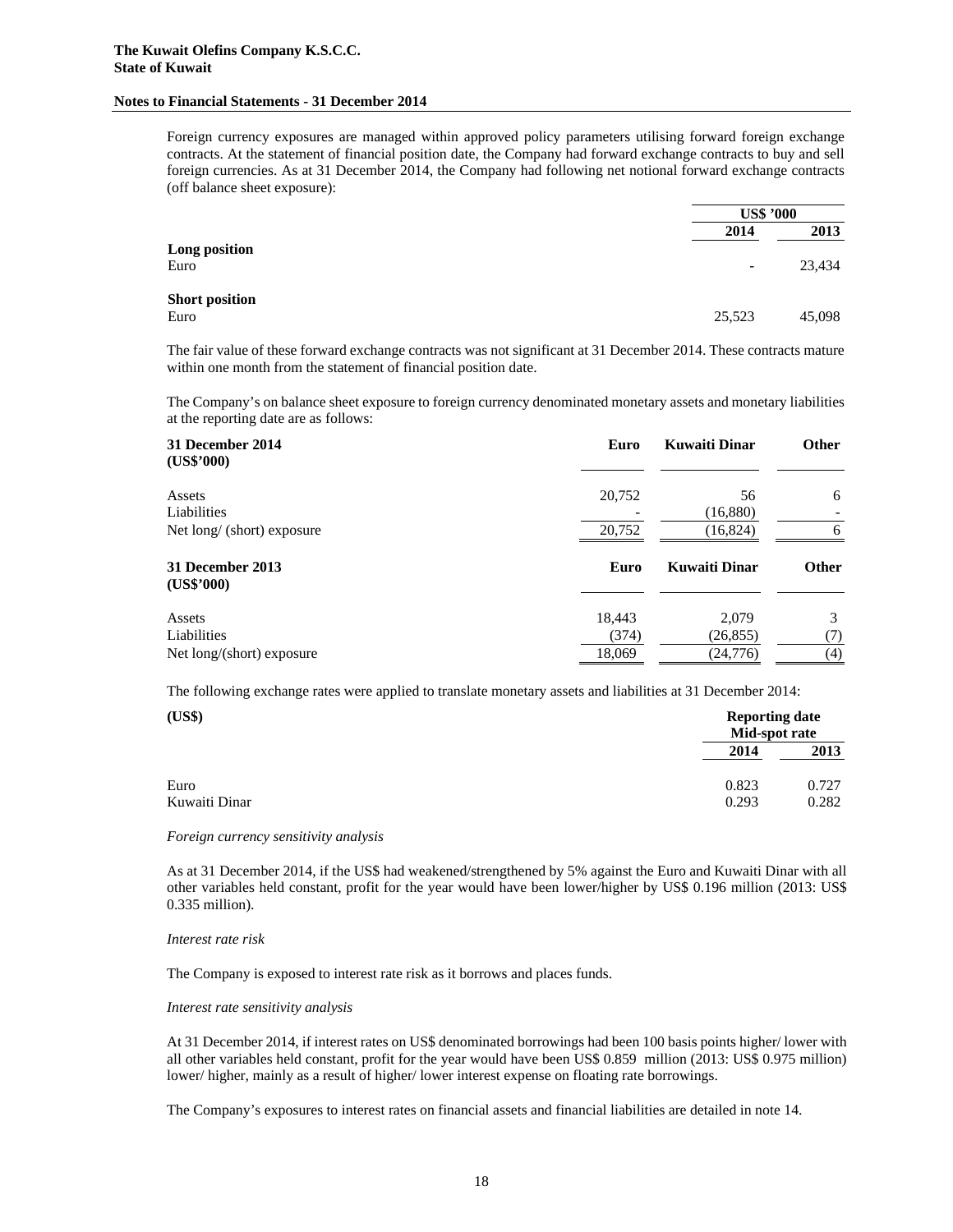#### *Equity price risk*

Equity price risk is the risk that value of the instrument will fluctuate as a result of changes in equity market prices, whether caused by factors specific to an individual investment, issuer or all factors affecting all instruments traded in the market. The Company is not exposed to equity price risk as there are no investments in equity securities.

#### **(b) Credit risk**

Credit risk refers to the risk that counterparty will default on its contractual obligations resulting in financial loss to the Company. The Company has adopted a policy of only dealing with creditworthy counterparties and obtaining sufficient collateral, where appropriate, as a means of mitigating the risk of financial loss from defaults. The Company only transacts with entities that are rated the equivalent of investment grade and above. This information is supplied by independent rating agencies where available and, if not available, the Company uses other publicly available financial information and its own trading records to rate its major customers. The Company's exposure to and the credit ratings of its counterparties are continuously monitored and the aggregate value of transactions concluded is spread amongst approved counterparties. Credit exposure is controlled by counterparty limits that are reviewed and approved by the management annually.

The Company has significant credit risk exposure to banks. The credit risk on liquid funds is limited because the counterparties are banks with high credit-ratings assigned by international credit-rating agencies.

#### *Exposure to credit risk*

The carrying amount of following financial assets represents the maximum credit exposure of the Company:

|                          | US\$ '000 |         |
|--------------------------|-----------|---------|
|                          | 2014      | 2013    |
| Bank balances            | 618,346   | 580,853 |
| Trade receivables        | 729       | 719     |
| Due from related parties | 164,720   | 195,722 |
| Other receivables        | 3,881     | 3,300   |

The average credit period on sales is 60 days. As at the statement of financial position date, the trade receivables were fully performing.

Transactions with related parties are carried out on a negotiated contract basis. All the related parties have a high credit rating and are reputable in the market.

Management believes that certain related party balances carried at approximately US\$ 117.7 million as at 31 December 2014 are currently being reconciled with the involved parties, and accordingly an allowance has been charged to the statement of profit or loss during the year.

#### **(c) Liquidity risk**

Liquidity risk is the risk that the Company will not be able to meet its financial obligations as they fall due. The Company's approach to managing liquidity is to ensure, as far as possible, that it will always have sufficient liquidity to meet its liabilities when due, under both normal and stressed conditions, without incurring unacceptable losses or risking damage to the Company's reputation.

Ultimate responsibility for liquidity risk management rests with the Board of Directors, which has built an appropriate liquidity risk management framework for the management of the Company's short, medium and long-term funding and liquidity management requirements. The Company manages liquidity risk by maintaining adequate reserves, banking facilities and reserve borrowing facilities, by continuously monitoring forecast and actual cash flows and matching the maturity profiles of financial assets and liabilities.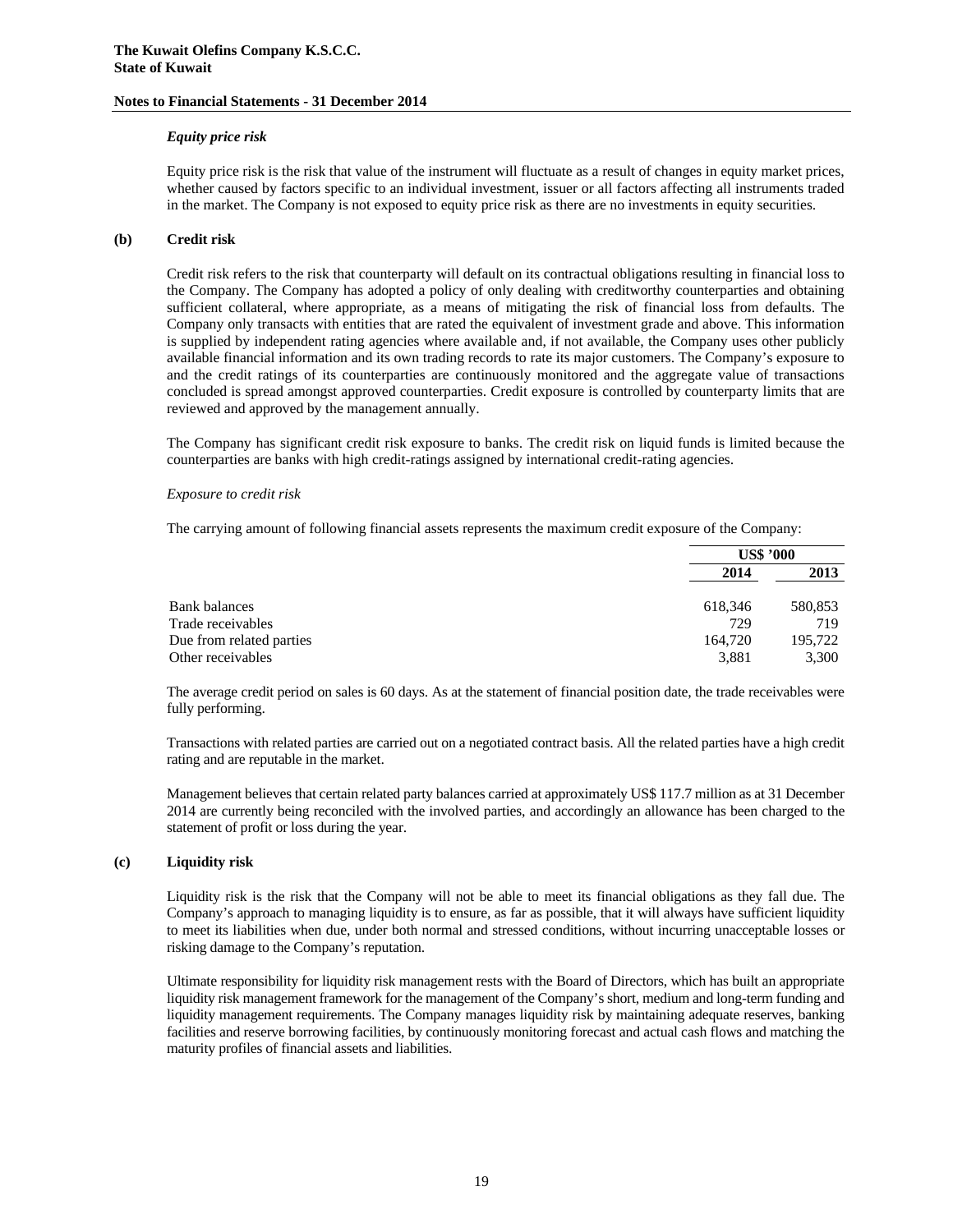The table below analyses the Company's non-derivative financial liabilities based on the remaining period at the statement of financial position to the contractual maturity date. The amounts disclosed in the table are the contractual undiscounted cash flows. Balances due within 12 months approximate their carrying balances as the impact of discounting is not significant.

|                                | <b>US\$'000</b>  |                  |                  |                          |              |          |
|--------------------------------|------------------|------------------|------------------|--------------------------|--------------|----------|
|                                | <b>Less than</b> | <b>Between 1</b> | <b>Between 2</b> | Over 5                   |              | Carrying |
|                                | 1 year           | and 2 years      | and 5 years      | vears                    | <b>Total</b> | amount   |
| As at 31 December 2014         |                  |                  |                  |                          |              |          |
| Trade payables                 | 1,618            |                  |                  |                          | 1,618        | 1,618    |
| Due to related parties         | 32,757           |                  |                  | $\overline{\phantom{a}}$ | 32,757       | 32,757   |
| Accruals and other liabilities | 42,954           |                  |                  |                          | 42.954       | 42,954   |
| Loans and borrowings           | 131,411          | 137,321          | 450,844          | 74,718                   | 794,294      | 774,943  |
| <b>Total</b>                   | 208,740          | 137,321          | 450,844          | 74,718                   | 794,294      | 852,272  |
| As at 31 December 2013         |                  |                  |                  |                          |              |          |
| Trade payables                 | 2,381            |                  |                  |                          | 2,381        | 2,381    |
| Due to related parties         | 36,859           |                  |                  |                          | 36,859       | 36,859   |
| Accruals and other liabilities | 31,866           |                  |                  |                          | 31,866       | 31,866   |
| Loans and borrowings           | 124,750          | 130.482          | 429,949          | 230,472                  | 915,653      | 892,319  |
| <b>Total</b>                   | 195,856          | 130,482          | 429,949          | 230,472                  | 986,759      | 963,425  |

#### **16. Capital risk management**

The Company manages its capital to ensure that it will be able to continue as a going concern while maximising the return to stakeholders through the optimisation of the debt and equity balance. There were no changes in the Company's approach to Capital Management during the year.

Consistent with others in the industry, the Company monitors capital on the basis of the gearing ratio. This ratio is calculated as net debt to adjusted capital. Net debt is calculated as total borrowings (including current and non- current portion of long term loan from related parties less cash and bank balances.

#### *Gearing ratio*

The gearing ratio at 31 December was as follows:

|                              |            | <b>US\$ '000</b> |  |
|------------------------------|------------|------------------|--|
|                              | 2014       | 2013             |  |
| Debt                         | 774,943    | 892.319          |  |
| Less: Cash and bank balances | (618, 346) | (580, 853)       |  |
| Net debt                     | 156,597    | 311,466          |  |
| Equity                       | 1,044,167  | 1,009,903        |  |
| Net debt to equity ratio     | 15.00%     | 30.84%           |  |

#### **17. Commitments and contingencies**

The Company has a fixed gas purchase commitment with KNPC of approximately US\$ 211,207 per day until the agreement is cancelled in writing by both parties.

In addition to the above, the Company had the following commitments and contingent liabilities outstanding as at 31 December:

|                       |      | <b>US\$ '000</b> |
|-----------------------|------|------------------|
|                       | 2014 | 2013             |
| Letters of guarantees | 98   | 102              |
| Capital commitments   | 49   | 774              |